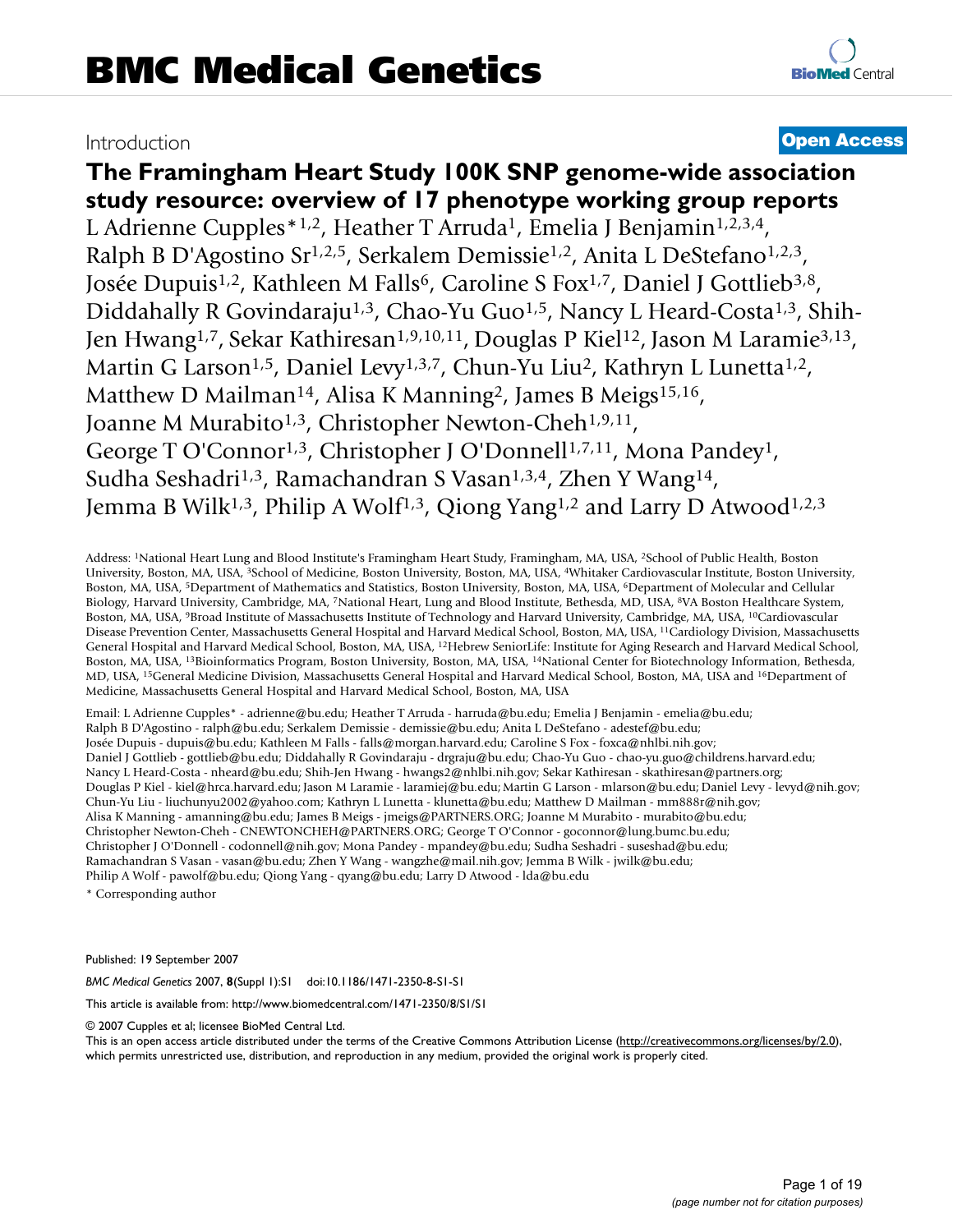#### **Abstract**

**Background:** The Framingham Heart Study (FHS), founded in 1948 to examine the epidemiology of cardiovascular disease, is among the most comprehensively characterized multi-generational studies in the world. Many collected phenotypes have substantial genetic contributors; yet most genetic determinants remain to be identified. Using single nucleotide polymorphisms (SNPs) from a 100K genome-wide scan, we examine the associations of common polymorphisms with phenotypic variation in this community-based cohort and provide a full-disclosure, web-based resource of results for future replication studies.

**Methods:** Adult participants (n = 1345) of the largest 310 pedigrees in the FHS, many biologically related, were genotyped with the 100K Affymetrix GeneChip. These genotypes were used to assess their contribution to 987 phenotypes collected in FHS over 56 years of follow up, including: cardiovascular risk factors and biomarkers; subclinical and clinical cardiovascular disease; cancer and longevity traits; and traits in pulmonary, sleep, neurology, renal, and bone domains. We conducted genome-wide variance components linkage and population-based and family-based association tests.

**Results:** The participants were white of European descent and from the FHS Original and Offspring Cohorts (examination 1 Offspring mean age  $32 \pm 9$  years, 54% women). This overview summarizes the methods, selected findings and limitations of the results presented in the accompanying series of 17 manuscripts. The presented association results are based on 70,897 autosomal SNPs meeting the following criteria: minor allele frequency  $\geq$  10%, genotype call rate ≥ 80%, Hardy-Weinberg equilibrium p-value ≥ 0.001, and satisfying Mendelian consistency. Linkage analyses are based on 11,200 SNPs and short-tandem repeats. Results of phenotype-genotype linkages and associations for all autosomal SNPs are posted on the NCBI dbGaP website at [http://](http://www.ncbi.nlm.nih.gov/projects/gap/cgi-bin/study.cgi?id=phs000007) [www.ncbi.nlm.nih.gov/projects/gap/cgi-bin/study.cgi?id=phs000007](http://www.ncbi.nlm.nih.gov/projects/gap/cgi-bin/study.cgi?id=phs000007).

**Conclusion:** We have created a full-disclosure resource of results, posted on the dbGaP website, from a genome-wide association study in the FHS. Because we used three analytical approaches to examine the association and linkage of 987 phenotypes with thousands of SNPs, our results must be considered hypothesis-generating and need to be replicated. Results from the FHS 100K project with NCBI web posting provides a resource for investigators to identify high priority findings for replication.

### **Background**

Cardiovascular diseases are major illnesses among Americans, affecting about a third of the population (79 million with prevalent disease) and resulting in more than 870,000 cardiovascular disease deaths annually [1]. Cardiovascular disease and its risk factors have substantial genetic contributors [2-11]. Numerous reports from the Framingham Heart Study (FHS) have documented that coronary heart disease [12,13], blood pressure [14-16], lipids [17-20], diabetes [21-23] and weight [24,25] have substantial heritability and linkage/association to specific genomic regions. To evaluate the genetic contributors to these phenotypes, the Framingham Heart Study conducted a genome-wide scan of 1345 study participants in two generations, using genotyping from the 100K Affymetrix GeneChip Human Mapping Set.

In this manuscript, we summarize the strategies that we pursued to conduct the 100K genome-wide study, providing an overview for a series of 17 companion manuscripts (Table 1 of the Overview) describing associations with

specific collections of traits [26-42]. The primary purpose of this project was to generate hypotheses regarding genetic factors that may contribute to the wide spectrum of phenotypic variables collected in the FHS through a genome-wide approach. More specifically, we primarily hypothesized that common genetic variants contributing to phenotypic variation can be detected through a genome-wide association study (GWAS) and that genetic loci contributing to phenotypic variation can be detected through linkage. Each manuscript also examines whether the 100K analyses replicated previously reported associations with consistent evidence from the literature for some specific traits. The main purpose of this series of publications is to describe the association results made available for investigators and to direct readers to their free availability in the database of Genotype and Phenotype (dbGaP) public repository [http://www.ncbi.nlm.nih.gov/](http://www.ncbi.nlm.nih.gov/projects/gap/cgi-bin/study.cgi?id=phs000007) [projects/gap/cgi-bin/study.cgi?id=phs000007](http://www.ncbi.nlm.nih.gov/projects/gap/cgi-bin/study.cgi?id=phs000007) at the National Center for Biotechnology Information (NCBI), where these comprehensive results are posted and may be browsed in the context of multiple genomic tracks includ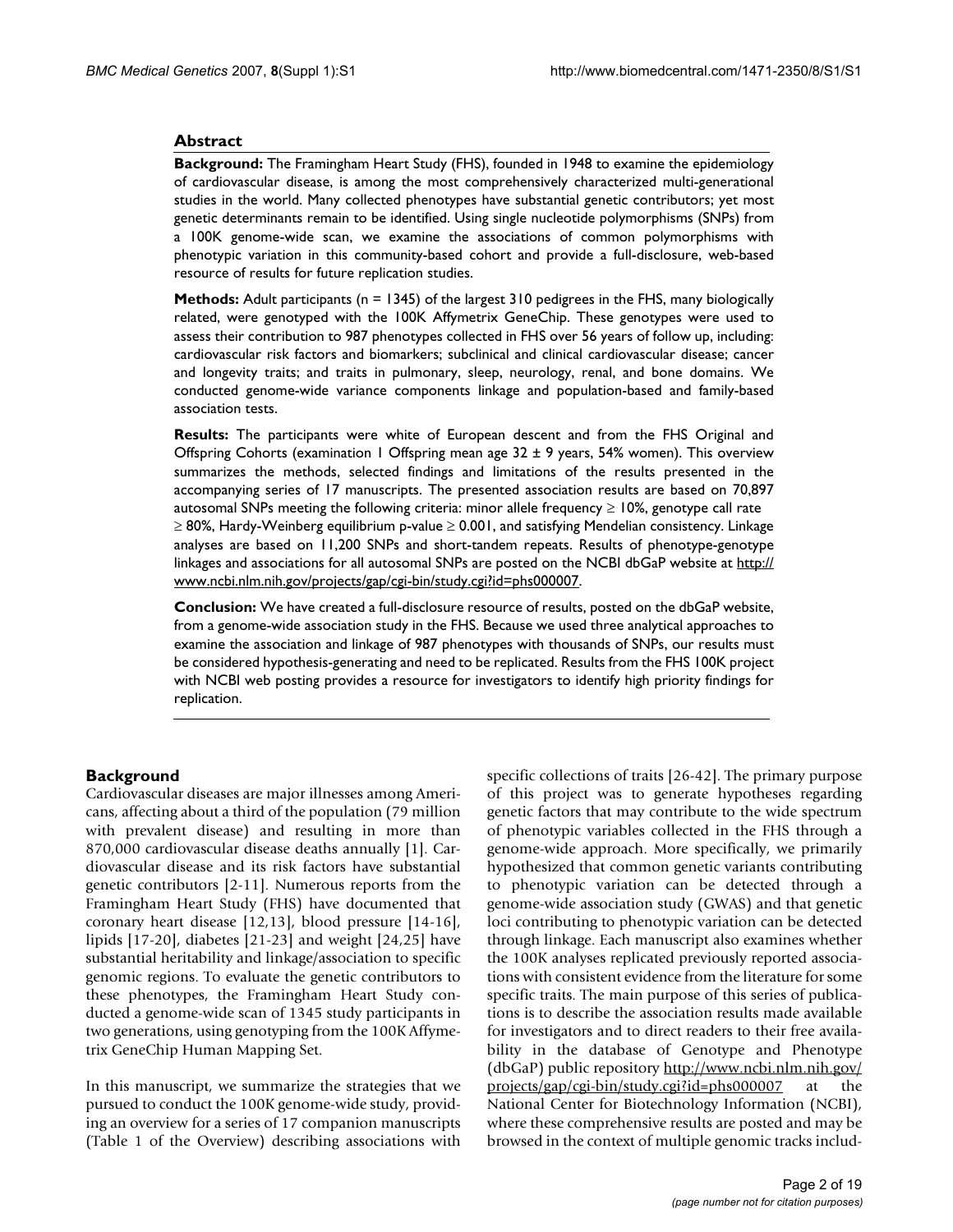ing Entrez Gene, RefSeq, dbSNP, genetic markers, and OMIM. The deposition of these data in a public repository is consistent with the long tradition of publishing preliminary results from the FHS to benefit the wider scientific community.

To organize the evaluation of the rich resource of data collected over nearly 60 years of follow up, we established a set of "Phenotype Working Groups" that included clinicians, epidemiologists, geneticists, and biostatisticians. These groups specified the traits to be studied, along with covariate adjustment and subgroups for analyses. In all, 987 phenotypes were examined for association, 835 for linkage. Some phenotypes are the same trait with different covariate adjustments, at different examinations or evaluated in different subgroups. For example, many traits were evaluated with both age and sex adjustment as well as with additional multivariable adjustments, yielding more than one phenotype for analysis. Each manuscript in this series provides a platform for the web posted results. Not every trait is described in the manuscripts; rather, the purpose of each manuscript is to introduce the trait areas and to present a brief summary of the results. In the present manuscript, we describe the general approach to analysis of the traits, provide an overview of some results, and discuss the limitations of the studies.

# **Methods**

### *Study sample*

The Framingham Heart Study (FHS) began in 1948 with recruitment of 5209 men and women (2336 men and 2873 women) between the ages of 28 and 62 years in the town of Framingham, Massachusetts, about 20 miles west of Boston [43-46]. These individuals were recruited through a two-thirds systematic sample of the households of Framingham, Massachusetts. Although not initially intended as a family study, many households consisted of spouse pairs (1644 pairs). The primary purpose of the Study was to follow individuals over time for development of cardiovascular disease events to evaluate the interplay among multiple risk factors that lead to disease and their individual and joint effects. The participants in the Original Cohort have been examined every two years since.

In 1971, an Offspring Cohort of 5124 men and women, who were adult children of Original Cohort members or were spouses of these offspring, was recruited and has been examined every four to eight years since [47,48]. The subjects in this report are drawn from the largest 310 pedigrees in these two generations. The participants were recruited without regard to phenotypes. Thus, the Offspring Cohort of 5124 (2483 men and 2641 women) was recruited by inviting all offspring of the spouse pairs (2616 and 34 stepchildren), the offspring spouses (1576)

and, additionally, those offspring (898) of singleton Original Cohort members with elevated lipid levels. Further information regarding recruitment can be seen in Cupples *et al*. [49] and Dawber [43].

In the late 1980s and through the 1990s, DNA was collected from living study participants. As many of the Original Cohort members were deceased by that time, these DNAs were mostly collected in Offspring Study participants. During the mid- to late-1990s, 1702 DNA samples were genotyped by the Mammalian Genotyping Service in the largest 330 two-generation pedigrees consisting of 2885 Framingham Study participants. These pedigrees were used for linkage analyses of blood pressure [15], lipids [17,50], body mass index [25] and a wide variety of other traits [51-56]. The numbers of relative pairs among the 1345 subjects both genotyped and phenotyped in this study are 435 parent-offspring pairs, 988 sib pairs, 300 avuncular pairs and 634 first-cousin pairs. Among the 1087 Offspring Cohort participants, who were the only participants evaluated in some analyses, there were 936 sib pairs, 63 avuncular pairs and 612 first-cousin pairs.

Original Cohort study subjects return to the Study every two years for a detailed medical history, physical examination and laboratory tests. The Original Cohort subjects are currently in their 29th examination. Participants in the Offspring Cohort return every 4 to 8 years for similar examinations and the 8<sup>th</sup> examination is currently underway.

In the early 2000s, a family DNA plate set with 1,399 participants from these 330 pedigrees [http://](http://www.nhlbi.nih.gov/about/framingham/policies/index.htm) [www.nhlbi.nih.gov/about/framingham/policies/](http://www.nhlbi.nih.gov/about/framingham/policies/index.htm) [index.htm](http://www.nhlbi.nih.gov/about/framingham/policies/index.htm) was established. Only subjects with lymphoblast cell lines were included on the plate set, although a substantial number of the DNA samples on the plate set were derived from whole blood or buffy coat. The family plate set was used for genotyping of the Affymetrix 100K GeneChip. After cleaning the genotyping data, the study sample comprised 1345 FHS participants, 278 from the Original and 1087 Offspring Cohorts.

# *Phenotype definition & methods*

Given the breadth of phenotypes, we established 8 larger Phenotype Working Groups, overseeing 17 discrete phenotypic domains, as follows: 1. Blood pressure, arterial stiffness, echocardiography, endothelial function and exercise testing; 2. Metabolic traits including anthropometry, glycemic traits and lipids; 3. Pulmonary function and sleep; 4. Systemic biomarkers, including inflammatory and thrombotic factors; 5. Subclinical atherosclerosis; 6. Renal and endocrine function; 7. Longevity and aging, including brain and bone aging phenotypes; 8. Cardiovascular disease outcomes, cancer, electrocardiography and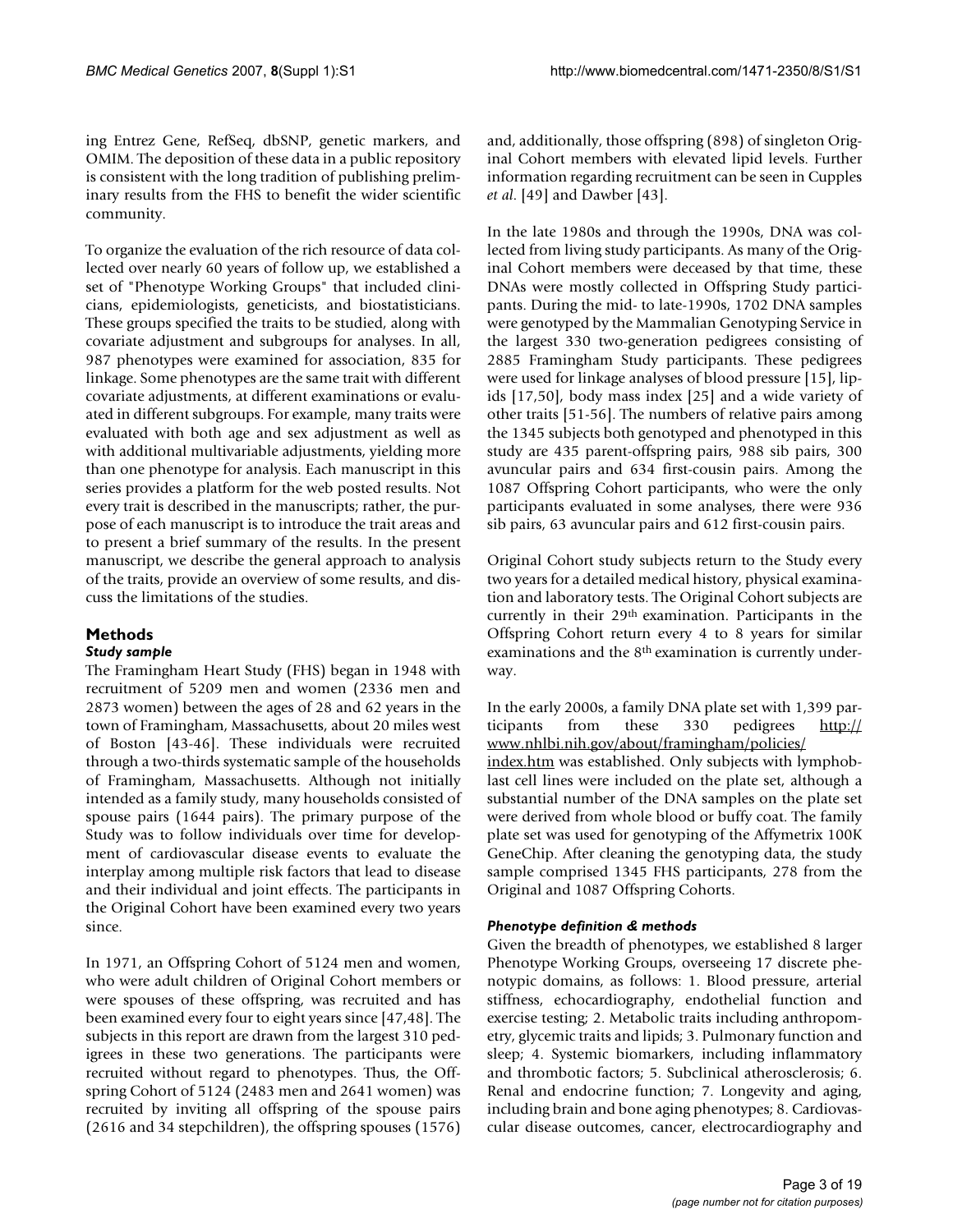| <b>First Author</b>      | Title                                                                                                                                                           |
|--------------------------|-----------------------------------------------------------------------------------------------------------------------------------------------------------------|
| Ramachandran S. Vasan    | Genome-wide association of echocardiographic dimensions, brachial artery endothelial function and treadmill<br>exercise responses in the Framingham Heart Study |
| Daniel Levy              | Framingham Heart Study 100K Project: genome-wide associations for blood pressure and arterial stiffness                                                         |
| Christopher J. O'Donnell | Genome-wide association study for subclinical atherosclerosis in major arterial territories in the NHLBI's<br>Framingham Heart Study                            |
| Martin G. Larson         | Framingham Heart Study 100K project: genome-wide associations for cardiovascular disease outcomes                                                               |
| Joanne M. Murabito       | Genome-wide association study of breast and prostate cancer in the NHLBI's Framingham Heart Study                                                               |
| Christopher Newton-Cheh  | Genome-wide association study of electrocardiographic and heart rate variability traits: the Framingham Heart Study                                             |
| Jemma B. Wilk            | Framingham Heart Study genome-wide association: results for pulmonary function measures                                                                         |
| Daniel J. Gottlieb       | Genome-wide association of sleep and circadian phenotypes                                                                                                       |
| Shih-Jen Hwang           | A genome-wide association for kidney function and endocrine-related traits in the NHLBI's Framingham Heart Study                                                |
| Emelia J. Benjamin       | Genome-wide association with select biomarker traits in the Framingham Heart Study                                                                              |
| Qiong Yang               | Genome-wide association and linkage analyses of hemostatic factors and hematological phenotypes in the<br>Framingham Heart Study                                |
| Kathryn L. Lunetta       | Genetic correlates of longevity and selected age-related phenotypes: a genome-wide association study in the<br>Framingham Study                                 |
| Douglas P. Kiel          | Genome-wide association with bone mass and geometry in the Framingham Heart Study                                                                               |
| Sudha Seshadri           | Genetic correlates of brain aging on MRI and cognitive test measures: a genome-wide association and linkage analysis<br>in the Framingham study                 |
| James B. Meigs           | Genome-wide association with diabetes-related traits in the Framingham Heart Study                                                                              |
| Sekar Kathiresan         | A genome-wide association study for blood lipid phenotypes in the Framingham Heart Study                                                                        |
| Caroline S. Fox          | Genome-wide association to body mass index and waist circumference: the Framingham Heart Study 100K project                                                     |

#### **Table 1: Papers published in the Framingham Heart Study 100K Series**

heart rate variability. In addition, we established a statistical and analytical methodology group. These groups were convened by the FHS Genetic Steering Committee to define phenotypes to be evaluated, including the covariates used in analyses, to review results of linkage and association analyses, to foster communication among various Framingham investigators who were working on different traits, and to suggest possible follow-up strategies.

For the 100K genome-wide project, each Working Group defined the phenotypes to be studied. Since most traits have well established factors that contribute to their variation, each group created a set of residuals from multivariable regression models accounting for the primary known covariates, in order to control for confounding from these variables and to increase the ability to detect genetic signals. For quantitative traits, the adjusted standardized residuals were generated using linear regression models. For qualitative traits, we used a variety of approaches including Cox proportional hazards with Martingale residuals for time-to-event (survival) traits and logistic regression with deviance residuals for dichotomous traits. These methods are described below. In some cases, several different covariate adjustments were used for a single trait. Each manuscript describes the specific adjustments that were applied. We used residuals from regression models that included all subjects with traits in each Cohort, rather than limiting analyses to those who were genotyped, to produce residuals based on all subjects with phenotypic values, regardless of availability of genotypic data. This approach avoids potential biases in covariate adjustment based only upon the subset of individuals with both genotype and phenotype data and produces robust estimates of covariate effects.

### *Genotyping methods*

Genomic DNA derived from whole blood or buffy coat was phenol-chloroform extracted and DNA from immortalized lymphoblast cell lines was salt-precipitate extracted. Genotyping of the 100K SNPs in FHS families was performed through an ancillary study to Drs. Michael Christman and Alan Herbert at Boston University School of Medicine in the Department of Genetics and Genomics using the GeneChip Human Mapping 100K set from Affymetrix, following the manufacturer's protocol as previously described [57]. Genotypes were determined using the Dynamic Modeling (DM) algorithm [58]. For linkage analyses, we also included microsatellites that had been genotyped by the NHLBI Mammalian Genotyping Service, Center for Medical Genetics, Marshfield Medical Research Foundation [http://research.marshfield](http://research.marshfieldclinic.org/genetics) [clinic.org/genetics.](http://research.marshfieldclinic.org/genetics) A set of 401 microsatellite markers)[59], covering the genome at an average density of one marker every 10 cM and with an average heterozygosity of 0.77, were genotyped in 1702 subjects in the mid to late 1990s (Screening Set v. 8))[60]. An additional 190 participants on the Family Plate Set were genotyped later with microsatellites using Screening Set v.13 and some additional microsatellites were also genotyped in the FHS Genetics Laboratory. With the addition of these microsatellites and changes in the marker sets from Set 8, there were 613 microsatellite markers available for analysis.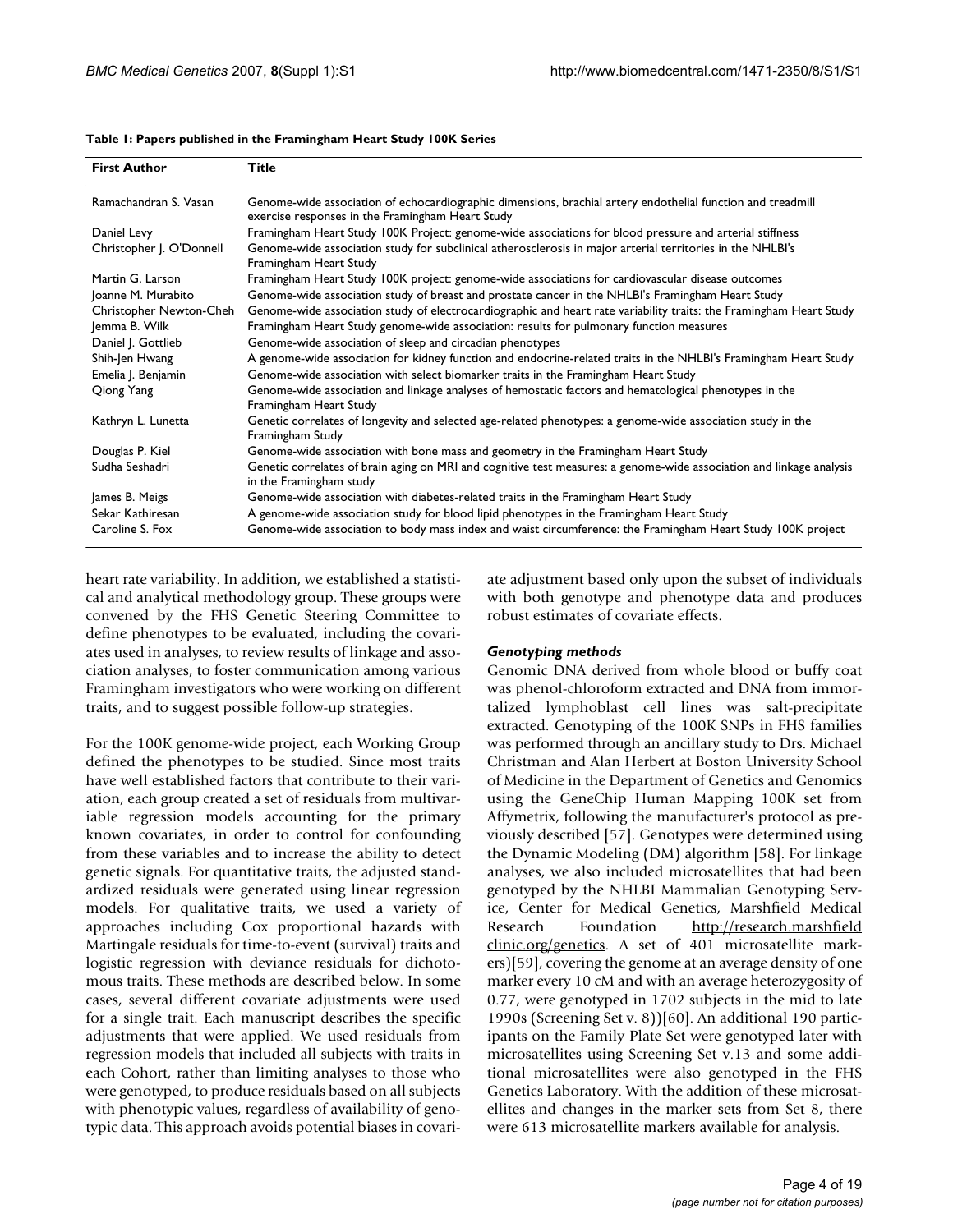#### *Statistical analysis methods*

#### *Data cleaning*

A total of 1380 individuals were successfully genotyped. First, familial relationships were checked using the sib\_kin utility in the Aspex software package [61]. Because this study focused on participants of families, nine individuals were excluded as they no longer had biologic relatives in the sample. Twenty-six individuals were excluded due to inconsistencies; the majority of these individuals were found to have an excessive number of Mendelian errors as identified by the software PedCheck, Version 1.1 [62]. Others were excluded for having a relationship inconsistency, for a sex discrepancy or for a low genotyping call rate. Mendelian inconsistencies were resolved by removing the genotypes of all individuals within nuclear families in which the error occurred. These steps left 1345 individuals with genotypes available for analyses.

For Hardy-Weinberg equilibrium (HWE) testing, we randomly selected one individual per family to form a sample of unrelated individuals. Then, for each of the 100K SNPs, the observed genotype frequencies were compared to those expected under HWE using an exact chi-square test statistic [63] implemented in the Genetics package [64] in R, Version 1.2.0 [65]. To guard against a result that might depend upon an unusual selection of individuals, we repeated this process of a random selection of subjects ten times and computed the geometric mean of the ten pvalues for the ten random samples of individuals as the final p-value for HWE tests for each SNP. Tests for HWE that indicate a SNP is far from HWE suggest that the SNP may have issues with genotyping error.

We found 38,062 SNPs with MAF <10% (of which 3084 autosomal SNPs were monomorphic), an additional 2346 SNPs with genotyping call rates <80% and still another 1595 with HWE p-value < 0.001. We used a genotyping call rate cutpoint of 80% in part because of the use of the less accurate DM algorithm. SNPs with low MAF, low genotyping call rates and inadequate HWE produced unstable results, so they were excluded from our association results reported in this set of manuscripts, leaving 70,987 SNPs. Results for all autosomal SNPs are reported on the dbGaP website, regardless of MAF, genotyping call rates or HWE p-values; however, filters for these factors are provided on the dbGaP website.

### *Linkage analyses*

Both microsatellites previously genotyped by the Mammalian Genotyping Service and SNPs from the 100K were used to calculate identity by descent probabilities. We constructed genetic maps using all microsatellite NCBI genetic markers with Marshfield genetic location available and whose physical order and genetic order were consistent. Using this NCBI Marshfield map as our skeleton, we

applied linear interpolation from physical to genetic distance to obtain approximate genetic locations (in centi-Morgans) for all SNPs in the 100K set with known physical location.

Because current linkage analysis software cannot handle the marker density available from a 100K scan, we selected a subset of 10,592 SNPs to supplement 613 genome scan microsatellite markers available on 1886 members of the largest 330 Framingham families. We selected SNPs to minimize linkage disequilibrium (LD) because current linkage software assumes that markers are in linkage equilibrium, and violation of this assumption has been shown to create spurious linkage evidence in certain contexts [66,67]. Thus, for calculation of identity by descent (IBD) probabilities for linkage analyses we used SNPs with a call rate of at least 85%, HWE p-value > 0.05 and more informative markers with MAF > 5%. We iteratively identified SNP pairs with LD measure  $D' > 0.5$ , as estimated from HapMap data, and eliminated the SNP that was least informative for linkage (lowest MAF). We started with SNP pairs most closely located (physical distance) and continued until no pairs of SNPs had a D' measure exceeding 0.5. The final set of 10,592 SNPs combined with the 613 microsatellites were checked for excess recombination using MERLIN, Version 0.10.2 [68], and 4 SNPs and 1 microsatellite were omitted from linkage analyses based on a high number of possible errors, leaving a total of 11,200 markers to perform linkage analysis (10,588 SNPs + 612 short tandem repeats).

Variance component linkage analyses were performed on residuals of up to 1341 individuals in 310 full pedigrees. Four of the 1345 subjects were the only person in a pedigree and were excluded from linkage analyses since they contributed no information. Multipoint probabilities of IBD between relative pairs were computed at each genetic marker location with the program MERLIN, Version 0.10.2. Due to size limitations for exact identity by descent (IBD) multipoint computation in MERLIN software [68], the 310 full pedigrees were broken into 356 smaller pedigrees. The hypothesis of "no linkage at a specific genomic location" was tested by comparing models incorporating an effect of a putative quantitative trait locus (QTL) in complete linkage to the genetic marker, in the form of multipoint IBD sharing probabilities at the locus, to models incorporating only polygenic effects without a QTL effect. At each genetic location, a LOD score was computed as the logarithm to base 10 of the likelihood ratio of the locus-specific model to the polygenic model using the program SOLAR, Version 3.0.4 [69]. Allele frequencies were estimated by simple allele counts. In Framingham family data, which were collected from randomly sampled pedigrees, we have found the allele frequency estimates by simple allele counting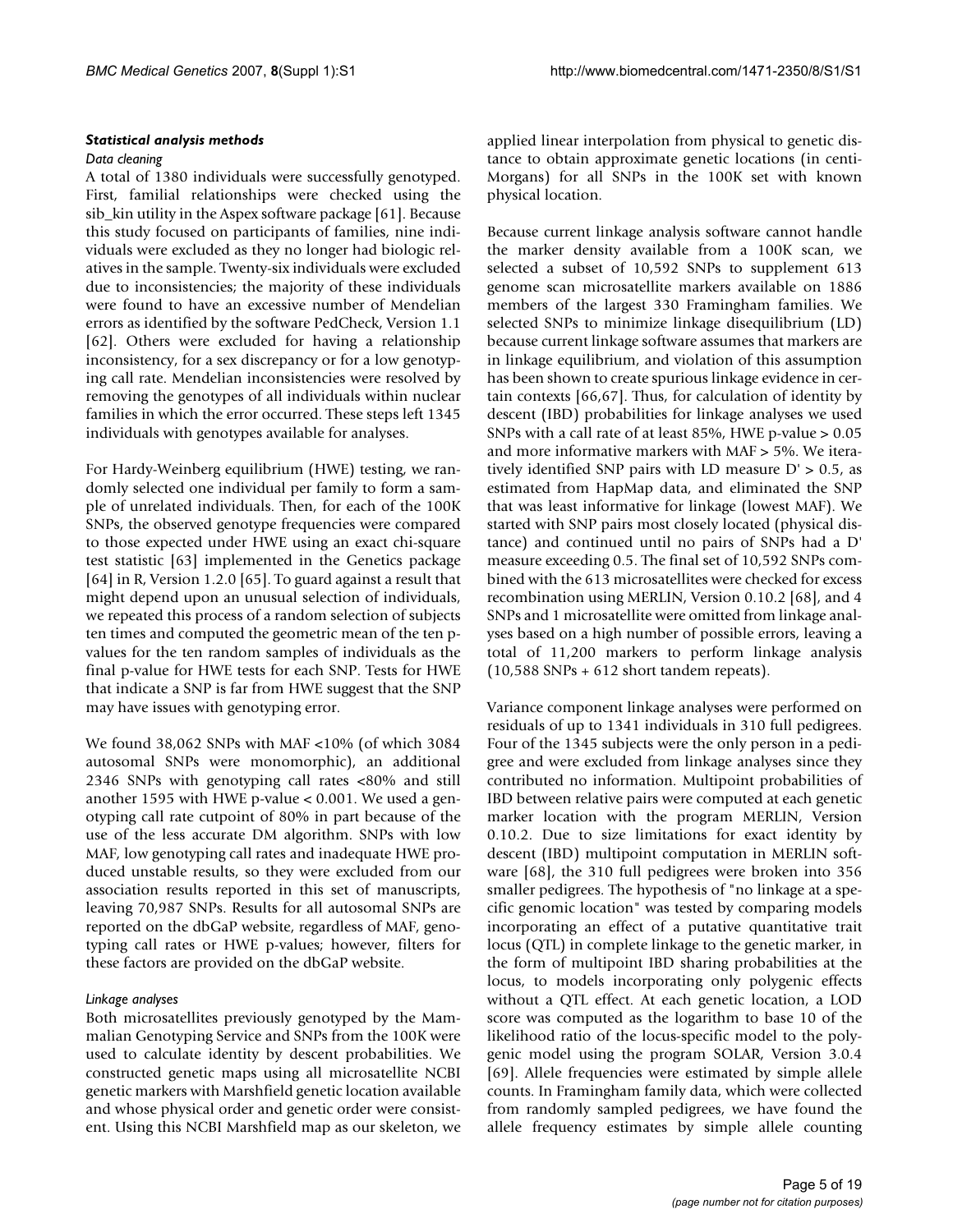closely match those calculated by maximum likelihood methods accounting for familial correlations.

# *Association testing*

We applied population-based and family-based methods to test for association between the 100K SNPs and residual phenotypes using an additive model unless otherwise specified. We used family-based association test methods, implemented in the program FBAT, Version 1.5.5 [70,71], to test for differences in probability of transmission of a genotype from parents to offspring based on phenotype, as a test of linkage and association. FBAT has limited power because it requires association within families, and many families are non-informative. However, because FBAT examines association only within families, the type-I error rate is not affected by population stratification bias)[72,73]. We did not report results if the number of informative families was fewer than 10.

For the population-based approach, we used generalized estimating equation (GEE) [74] regression models to test for association between the 100K SNPs and each residual phenotype while taking into account the correlation among related individuals. We implemented the GEE approach by breaking families into sibships and used an exchangeable working correlation matrix to account for correlation within each sibship. Parental correlations with their children were not considered in these analyses. The analyses were performed using the gee program package, Version 4.13-10 [75] in R [65]. The GEE association test is a population-based approach that uses all individuals with both genotype and phenotype, regardless of genotype configuration within a family. Therefore, it is expected to be a powerful test of association if population stratification bias is not believed to be an issue, as in the FHS [76].

# **Results**

# *Participant characteristics*

Of the 1345 subjects who satisfied appropriate familial relationships and who were considered in the presentation of results in these manuscripts, 258 were Original Cohort participants (90 men and 168 women) and 1087 were Offspring Cohort participants (527 men and 560 women). Table 2 of the Overview presents descriptive information on these participants at enrollment (examination one). The Offspring and Cohort participants included on the family plates had lower mean age than other examination 1 participants, as these subjects needed to survive to the mid 1990s to provide DNA. We note that we used residuals based upon all subjects, as opposed to only those who were genotyped. Thus, the phenotypes reflect deviations of these subjects based on regressions for the full sample of subjects and are thus representative of the full sample.

# *Format of the FHS 100K manuscripts*

We present 17 manuscripts, each displaying selected results for an epidemiologically related group of traits. Table 1 of the Overview presents the title and first author of each manuscript. The web resource displaying genetic association and linkage results is available at the NCBI dbGaP website, [http://www.ncbi.nlm.nih.gov/projects/](http://www.ncbi.nlm.nih.gov/projects/gap/cgi-bin/study.cgi?id=phs000007) [gap/cgi-bin/study.cgi?id=phs000007.](http://www.ncbi.nlm.nih.gov/projects/gap/cgi-bin/study.cgi?id=phs000007) Each manuscript describes the traits that were studied and presents some results. These manuscripts are not intended to be comprehensive and generally do not include results for all phenotypes and covariate adjustment schemes that were studied and presented on the website. Full listings of all traits evaluated are provided in Additional file 1 (phenotypes for population-based GEE analyses), Additional file 2 (phenotypes for family-based FBAT analyses) and Additional file 3 (phenotypes for linkage analyses), including url links to the corresponding analytical results on the NCBI dbGaP website. To facilitate the reading of these manuscripts, we have used a common format for all manuscripts. Table 1 of each manuscript presents a general description of the phenotypes that were evaluated. Table 2 of each manuscript displays the top results (lowest pvalues) from GEE analyses, the top results (lowest p-values) from FBAT analyses and linkage results where the LOD score was 2 or more. Whereas top association results are based solely on p-value rank, the Working Groups also applied various additional strategies to identify SNPs that the group would prioritize to pursue further. For Table 3 of each manuscript, the groups devised schema to summarize results for related traits, grouping phenotypic traits within biologically plausible domains, or traits examined longitudinally. Each manuscript provides a description of the strategy employed and the results for its Table 3. Finally, Table 4 in each manuscript lists some SNPs that are the same as or correlated with genetic variants in genes that have been reported in the literature to be associated with the manuscript's phenotypes and indicates whether our results replicate those reports. Physical locations of the SNPs are provided according to NCBI Build35, whereas the dbGaP website uses a more recent version. Thus, the physical locations reported in the manuscripts may differ from those on the website. Each manuscript provides criteria for choosing which results were reported.

### *SNP allele frequencies and distribution*

Allele frequencies for the 100K Affymetrix GeneChip in the Framingham sample are displayed in Figure 1. About 38% have MAF < 10% and are not considered in the series of manuscripts, although they are included on the dbGaP website. Among SNPs with MAF  $\geq$  10%, there were large numbers between 10–25% and were somewhat evenly spread over the range from 25–50% MAF. Many SNPs on the Affymetrix Chip are not near genes (Figure 2). About 30,000 with MAF  $\geq 10\%$  are within 5 kb of a gene; another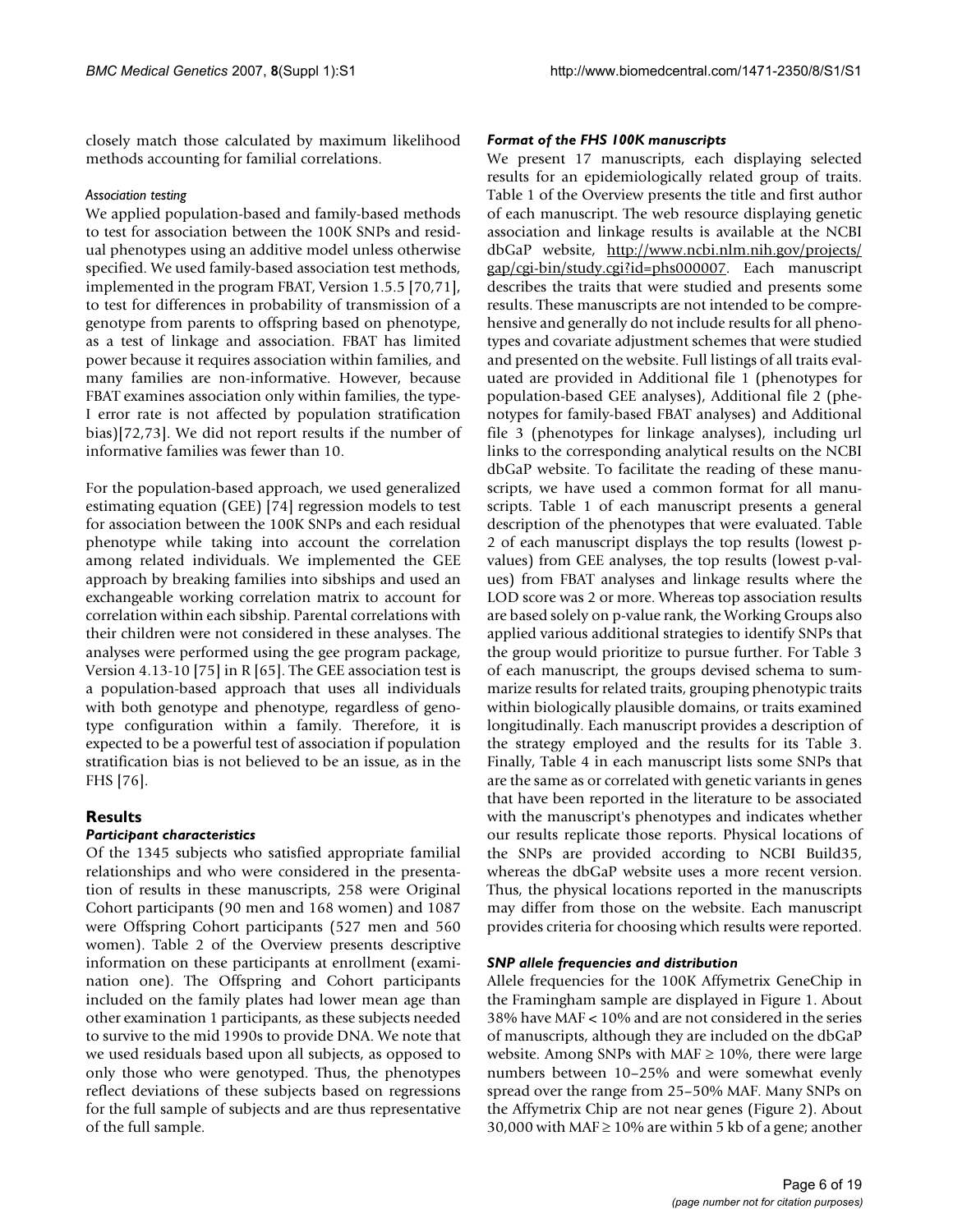|                                       | <b>Original Cohort Men</b><br>$N = 90$ | <b>Original Cohort Women</b><br>$N = 168$ | <b>Offspring Cohort Men</b><br>$N = 527$ | <b>Offspring Cohort Women</b><br>$N = 560$ |
|---------------------------------------|----------------------------------------|-------------------------------------------|------------------------------------------|--------------------------------------------|
| Age, years                            | $35 \pm 4$                             | $35 \pm 4$                                | $31 \pm 10$                              | $32 \pm 10$                                |
| (Limits)                              | $(30 - 46)$                            | $(29 - 48)$                               | $(11-62)$                                | $(5 - 59)$                                 |
| Body Mass Index, kg/m <sup>2</sup>    | $25.7 \pm 3.2$                         | $23.9 \pm 3.6$                            | $26.0 \pm 3.9$                           | $23.6 \pm 4.3$                             |
| Obese (BMI 30 ≥kg/m <sup>2</sup> ), % | 7.8                                    | 6.0                                       | 13.3                                     | 8.2                                        |
| Systolic Blood Pressure, mm Hg        | $129 \pm 13$                           | $120 \pm 12$                              | $124 \pm 14$                             | $115 \pm 14$                               |
| Diastolic Blood Pressure, mm Hg       | $81 \pm 9$                             | $76 \pm 8$                                | $81 \pm 10$                              | $75 \pm 10$                                |
| Antihypertensive Medication, %        | 0                                      | $\Omega$                                  | 1.7                                      | 1.4                                        |
| Hypertension, %                       | 22.2                                   | 8.9                                       | 15.0                                     | 6.8                                        |
| Current Smoking, %                    | 61.1                                   | 42.3                                      | 40.0                                     | 41.3                                       |
| Blood Glucose, mg/dL                  | $78 \pm 13$                            | $78 \pm 11$                               | $102 \pm 10$                             | $97 \pm 9$                                 |
| Prevalent Diabetes, %                 | 0                                      | $\mathbf 0$                               | 0.6                                      | 0.4                                        |
| Total Cholesterol, mg/dL              | $220 \pm 44$                           | $194 \pm 37$                              | $192 \pm 37$                             | $185 \pm 36$                               |
| HDL Cholesterol, mg/dL                | N/A                                    | N/A                                       | $44.9 \pm 11.0$                          | $56.4 \pm 13.9$                            |
| Lipid Lowering Medication, %          | $\mathbf 0$                            | 0                                         | 0.2                                      | 0.5                                        |
| Hemoglobin, g/dL                      | $14.3 \pm 1.2$                         | $12.3 \pm 1.1$                            | $15.5 \pm 1.0$                           | $13.5 \pm 1.0$                             |
| Forced Vital Capacity, dL             | $40 \pm 7$                             | $28 \pm 6$                                | $45 \pm 8$                               | $32 \pm 5$                                 |
| Prevalent CVD, %                      | 0                                      | 0                                         | 5.5                                      | 2.6                                        |

**Table 2: Description of Framingham Heart Study Subjects in 100K Genome-Wide Scan. Baseline Data at Exam 1 for Original (1948–1951) and Offspring (1971–1975) Cohorts**

Abbreviations: BMI = body mass index; HDL = high density lipoprotein; CVD = cardiovascular disease.

10,000 with MAF < 10% are within 5 kb. The remaining SNPs are further away from known genes.

### *P-value distribution*

The results displayed on the NCBI dbGaP [http://](http://www.ncbi.nlm.nih.gov/projects/gap/cgi-bin/study.cgi?id=phs000007) [www.ncbi.nlm.nih.gov/projects/gap/cgi-bin/](http://www.ncbi.nlm.nih.gov/projects/gap/cgi-bin/study.cgi?id=phs000007)

[study.cgi?id=phs000007](http://www.ncbi.nlm.nih.gov/projects/gap/cgi-bin/study.cgi?id=phs000007) include all autosomal SNPs, regardless of genotyping call rate, HWE p-value or MAF; adjustable filters for these factors are provided. In our manuscripts, we present results for SNPs that satisfy genotyping call rates  $\geq 80\%$ , HWE p-value  $\geq 0.001$ , and MAF  $\geq$  10%. The proportion of SNPs satisfying a genotyping call rate of ≥80% is 97.4%; 91% of SNPs satisfied a call rate of ≥90%.

We expect only a small percentage of all tested SNPs to be truly associated with any phenotype. Therefore, to obtain an approximation of the null distribution of p-values, we examined the distribution of p-values for 415 phenotypes from the Metabolic Working Group and 14 CVD event phenotypes. If one assumes that only a few true associations exist for each phenotype, these p-value distributions approximate the null distribution, because only a few SNPs out of the large total number tested would be expected to exceed any critical value due to true associations. Table 3 of the Overview displays the proportion of p-values among all SNPs below specific nominal alpha levels, summarized (mean, minimum and maximum) across all phenotypes in the trait group for GEE and FBAT results.

Many of the phenotypes in the Metabolic Working Group were approximately normally distributed (about 90% had absolute value of skewness <1 and about 80% had absolute value of kurtosis <2) and thus may reflect the situation for which the assumptions of the analytical methods were generally satisfied. We display two sets of results in Table 3 of the Overview for these phenotypes, those used in the publication of the manuscripts with the number of SNPs equal to 70,987 and the larger set of results displayed on the website with the number of SNPs equal to  $\sim$ 100–103 K. The difference in the number of SNPs evaluated for GEE and FBAT results arises from those SNPs that are uninformative for FBAT analyses (those with sufficiently rare minor allele so that fewer than 10 nuclear families were informative for transmission). The p-value distributions suggest that FBAT p-values generally follow the expected null distribution, assuming that nearly all results are false positives, and may actually be somewhat conservative. In contrast, the GEE p-values exhibit an excess of small p-values, especially for smaller nominal alpha levels. For example, for SNPs reported in the manuscripts, the average proportion of SNPs for a phenotype with p-value below specified alpha levels ranged from 1.3 to 19 times greater than the nominal level (1.3 times larger for nominal alpha of 0.01, 19 for nominal alpha of 10-7 and 10 for 10-8). The excess is higher for the full set of SNPs reported on the website. Here we found that the average proportion ranged from 1.2 times larger for nominal level of 0.05 to 19 times greater for nominal level of 10-5 and 2500 times greater for nominal level 10-8.

The CVD phenotypes represent an extreme case, as the phenotypes were residuals from survival models, were generally bimodal, and do not satisfy general assumptions for normality. We see the same general pattern that we observed for the Metabolic Working Group phenotypes with somewhat conservative FBAT tests and excess num-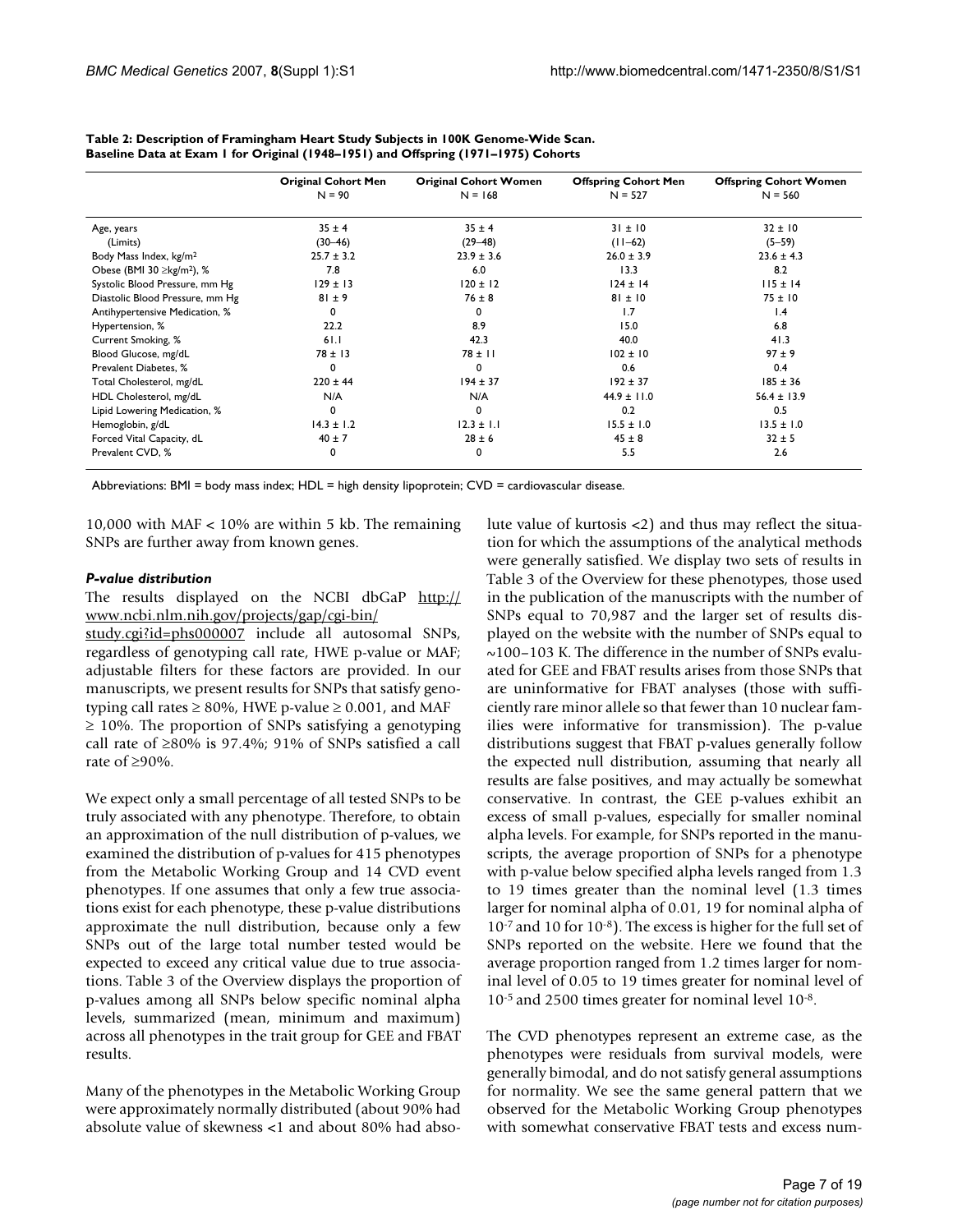| SNPs with MAF $\geq$ 10%, HWE p $\geq$ 0.001 and Genotyping Call Rate $\geq$ 80% |       |       |                      |                                   |                                   |                      |                                                                                                    |                      |  |
|----------------------------------------------------------------------------------|-------|-------|----------------------|-----------------------------------|-----------------------------------|----------------------|----------------------------------------------------------------------------------------------------|----------------------|--|
| Nominal alpha level                                                              |       |       |                      |                                   |                                   |                      |                                                                                                    |                      |  |
| # SNPs                                                                           | 0.05  | 0.01  | 0.001                | $\vert \times \vert 0^{-4} \vert$ | $\vert \times \vert 0^{-5} \vert$ | $1 \times 10^{-6}$   | $1 \times 10^{-7}$                                                                                 | $  \times 10^{-8}$   |  |
|                                                                                  |       |       |                      |                                   |                                   |                      |                                                                                                    |                      |  |
| 70987                                                                            | 0.050 | 0.010 | $8.5 \times 10^{-4}$ | $7.3 \times 10^{-5}$              | $5.1 \times 10^{-6}$              | $6.1 \times 10^{-7}$ | $1.4 \times 10^{-7}$                                                                               | 0                    |  |
|                                                                                  | 0.046 | 0.008 | $4.4 \times 10^{-4}$ | 0                                 | $\mathbf 0$                       | 0                    | $\mathbf 0$                                                                                        | 0                    |  |
|                                                                                  | 0.056 | 0.012 | $1.5 \times 10^{-3}$ | $2.7 \times 10^{-4}$              | $5.6 \times 10^{-5}$              | $4.2 \times 10^{-5}$ | $2.8 \times 10^{-5}$                                                                               | 0                    |  |
| 70987                                                                            | 0.058 | 0.013 | $1.6 \times 10^{-3}$ | $2.3 \times 10^{-4}$              | $3.7 \times 10^{-5}$              | $7.9 \times 10^{-6}$ | $1.9 \times 10^{-6}$                                                                               | $1.0 \times 10^{-7}$ |  |
|                                                                                  | 0.051 | 0.010 | $9.2 \times 10^{-4}$ | $5.6 \times 10^{-5}$              | 0                                 | 0                    | 0                                                                                                  | 0                    |  |
|                                                                                  | 0.081 | 0.022 | $3.3 \times 10^{-3}$ | $6.6 \times 10^{-4}$              | $1.4 \times 10^{-4}$              | $8.5 \times 10^{-5}$ | $5.6 \times 10^{-5}$                                                                               | $1.4 \times 10^{-5}$ |  |
|                                                                                  |       |       |                      |                                   |                                   |                      |                                                                                                    |                      |  |
| 70987                                                                            | 0.050 | 0.009 | $6.6 \times 10^{-4}$ | $4.4 \times 10^{-5}$              | $4.0 \times 10^{-6}$              | 0                    | 0                                                                                                  | 0                    |  |
|                                                                                  | 0.047 | 0.006 | $1.7 \times 10^{-4}$ | 0                                 | 0                                 | 0                    | 0                                                                                                  | 0                    |  |
|                                                                                  | 0.053 | 0.010 | $9.4 \times 10^{-4}$ | $8.5 \times 10^{-5}$              | $1.4 \times 10^{-5}$              | $\mathbf 0$          | $\mathbf 0$                                                                                        | 0                    |  |
| 70987                                                                            | 0.054 | 0.012 | $1.4 \times 10^{-3}$ | $1.8 \times 10^{-4}$              | $2.4 \times 10^{-5}$              | $6.7 \times 10^{-6}$ | $2.7 \times 10^{-6}$                                                                               | $6.7 \times 10^{-7}$ |  |
|                                                                                  | 0.046 | 0.009 | $7.9 \times 10^{-4}$ | $4.2 \times 10^{-5}$              | $\mathbf 0$                       | 0                    | 0                                                                                                  | 0                    |  |
|                                                                                  | 0.062 | 0.015 | $2.5 \times 10^{-3}$ | $5.9 \times 10^{-4}$              | $1.3 \times 10^{-4}$              | $5.6 \times 10^{-5}$ | $2.8 \times 10^{-5}$                                                                               | $1.4 \times 10^{-5}$ |  |
|                                                                                  |       |       |                      |                                   |                                   |                      |                                                                                                    |                      |  |
|                                                                                  |       |       |                      |                                   |                                   |                      |                                                                                                    |                      |  |
| 100584                                                                           | 0.050 | 0.009 | $7.7 \times 10^{-4}$ | $6.3 \times 10^{-5}$              | $4.3 \times 10^{-6}$              | $5.7 \times 10^{-7}$ | $1.2 \times 10^{-7}$                                                                               | 0                    |  |
|                                                                                  | 0.046 | 0.008 | $4.4 \times 10^{-4}$ | $\mathbf 0$                       | 0                                 | 0                    | $\mathbf 0$                                                                                        | 0                    |  |
|                                                                                  | 0.054 | 0.011 | $1.3 \times 10^{-3}$ | $2.2 \times 10^{-4}$              | $5.0 \times 10^{-5}$              | $3.0 \times 10^{-5}$ | $2.0 \times 10^{-5}$                                                                               | 0                    |  |
| 101944                                                                           | 0.061 | 0.015 | $2.4 \times 10^{-3}$ | $5.5 \times 10^{-4}$              | $1.9 \times 10^{-4}$              | $8.4 \times 10^{-5}$ | $4.3 \times 10^{-5}$                                                                               | $2.5 \times 10^{-5}$ |  |
|                                                                                  | 0.052 | 0.012 | $1.5 \times 10^{-3}$ | $1.9 \times 10^{-4}$              | $3.0 \times 10^{-5}$              | 0                    | $\mathbf 0$                                                                                        | $\mathbf 0$          |  |
|                                                                                  | 0.082 | 0.025 | $1.1 \times 10^{-2}$ | $6.8 \times 10^{-3}$              | $4.3 \times 10^{-3}$              | $2.6 \times 10^{-3}$ | $1.7 \times 10^{-3}$                                                                               | $9.4 \times 10^{-4}$ |  |
|                                                                                  |       |       |                      |                                   |                                   |                      |                                                                                                    |                      |  |
| 101060                                                                           | 0.048 | 0.008 | $5.9 \times 10^{-4}$ | $3.5 \times 10^{-5}$              | $3.3 \times 10^{-6}$              | 0                    | $\pmb{0}$                                                                                          | 0                    |  |
|                                                                                  | 0.043 | 0.005 | $1.2 \times 10^{-4}$ | 0                                 | 0                                 | 0                    | $\mathbf 0$                                                                                        | 0                    |  |
|                                                                                  | 0.052 | 0.010 | $9.1 \times 10^{-4}$ | $9.9 \times 10^{-5}$              | $1.0 \times 10^{-5}$              | 0                    | $\mathbf 0$                                                                                        | 0                    |  |
| 103194                                                                           | 0.059 | 0.016 | $3.4 \times 10^{-3}$ | $1.1 \times 10^{-3}$              | $4.7 \times 10^{-4}$              | $2.0 \times 10^{-4}$ | $9.5 \times 10^{-5}$                                                                               | $4.4 \times 10^{-5}$ |  |
|                                                                                  | 0.050 | 0.011 | $1.1 \times 10^{-3}$ | $1.3 \times 10^{-4}$              | $2.9 \times 10^{-5}$              | 0                    | $\mathbf 0$                                                                                        | 0                    |  |
|                                                                                  | 0.078 | 0.033 | $1.4 \times 10^{-2}$ | $7.1 \times 10^{-3}$              |                                   | $1.6 \times 10^{-3}$ | $7.8 \times 10^{-4}$                                                                               | $3.3 \times 10^{-4}$ |  |
|                                                                                  |       |       |                      |                                   |                                   | $3.6 \times 10^{-3}$ | All SNPs posted on website http://www.ncbi.nlm.nih.gov/projects/gap/cgi-bin/study.cgi?id=phs000007 |                      |  |

#### **Table 3: Proportion of p-values falling below nominal levels for selected traits**

 $*$  There were 415 Metabolic Traits and 14 CVD Events from which these descriptive statistics were calculated using the # SNPs indicated. # SNPs = average number of SNPs  $\,$ across all traits in the Trait Group; †Mean = average proportion of SNPs below nominal level across phenotypes in the trait group; Min = minimum proportion below nominal level across phenotypes in the trait group; Max = maximum proportion below nominal level across phenotypes in the trait group.

bers of small p-values for GEE tests. As might be expected, the CVD phenotypes revealed larger excesses of small GEE p-values, with the average proportion of SNPs falling below specified alpha levels ranging from 1.08 (5.4% for nominal 5% with SNPs reported in the manuscripts) to 2.4 times greater for nominal level of 10-5 and 67 times greater for nominal 10-8 than expected. Thus, GEE p-values need to be interpreted with care, as SNPs in the lowest p-value range have the potential to be especially enriched with false positives.

We also examined the dependence of the p-value distribution for GEE results on the genotyping call rate for the Metabolic Working Group phenotypes. Our sample was not ascertained on trait status; so genotyping failures were likely to be randomly distributed. Therefore, one might expect that the effect of genotyping error on type I error would be more modest than for case-control studies)[77].

As expected, we continued to find an excess of small p-values, despite increasingly stringent call rate thresholds. More importantly, we found that this excess occurred regardless of call rate. For example, for nominal alpha of 0.001 and genotyping call rate > 95%, we found that the ratio of the number of observed to expected significant results ranged from 1.6 for MAF in the range of (0.2, 0.5) to 7.0 for MAF in the range (0, 0.05). Similarly, for call rate less than 80% we found similar ratios of 1.6 to 8.1, respectively. For nominal alpha of 10-6 we found this ratio varied from 9.5 to 614 for call rate > 95% and 6.8 to 667 for call rate < 80%. Thus, we used a liberal genotyping call rate of > 80% for presentation of results in our manuscripts to err on the side of including a result rather than not, even though we expect nearly all results to be false positives.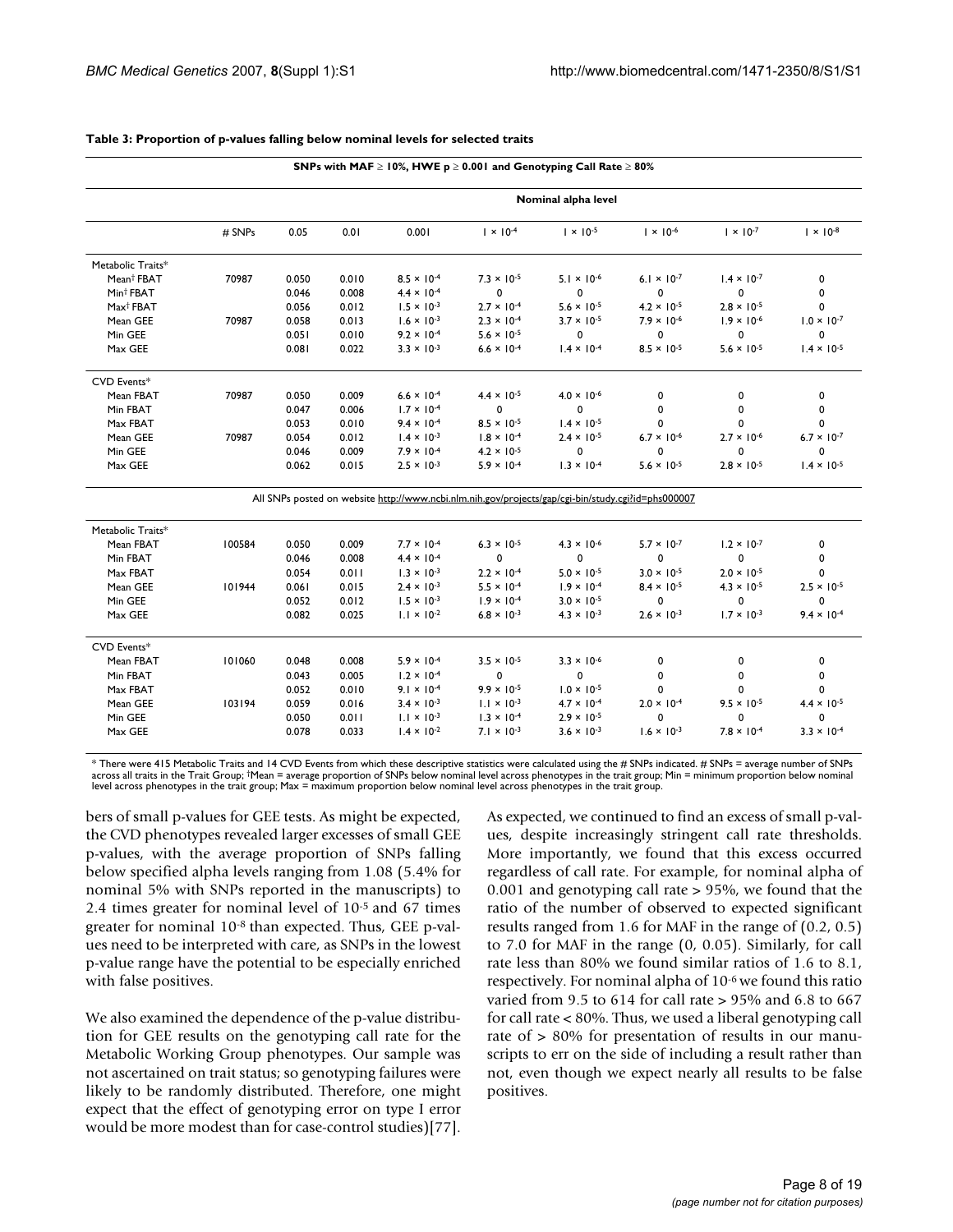|                                                                          |                   | <b>Nominal Type I Error</b> |       |       |       |           |           |           |           |           |
|--------------------------------------------------------------------------|-------------------|-----------------------------|-------|-------|-------|-----------|-----------|-----------|-----------|-----------|
| SNP QTL Heritability                                                     | Effect Size (SD)* | Model                       | 0.05  | 0.01  | 0.001 | $10^{-4}$ | $10^{-5}$ | $10^{-6}$ | $10^{-7}$ | $10^{-8}$ |
| $100\%$ phenotype available (n = 1345)                                   |                   |                             |       |       |       |           |           |           |           |           |
| 1%                                                                       | 0.24              | <b>GEE</b>                  | 0.977 | 0.919 | 0.78  | 0.60      | 0.43      | 0.27      | 0.17      | 0.10      |
| 2%                                                                       | 0.33              | <b>GEE</b>                  |       | 1.00  | 0.99  | 0.97      | 0.91      | 0.84      | 0.72      | 0.59      |
| 3%                                                                       | 0.41              | <b>GEE</b>                  |       |       |       | 0.998     | 0.992     | 0.985     | 0.957     | 0.918     |
| 4%                                                                       | 0.47              | <b>GEE</b>                  |       |       |       |           |           |           | 0.996     | 0.991     |
| 5%                                                                       | 0.53              | <b>GEE</b>                  |       |       |       |           |           |           |           |           |
| ~80% subjects have phenotype(~20% missing at random): Sample size = 1076 |                   |                             |       |       |       |           |           |           |           |           |
| 1%                                                                       | 0.24              | <b>GEE</b>                  | 0.934 | 0.836 | 0.631 | 0.427     | 0.261     | 0.149     | 0.074     | 0.041     |
| 2%                                                                       | 0.33              | <b>GEE</b>                  | 1.00  | 0.99  | 0.97  | 0.93      | 0.82      | 0.66      | 0.51      | 0.37      |
| 3%                                                                       | 0.41              | <b>GEE</b>                  |       |       | 0.998 | 0.993     | 0.976     | 0.938     | 0.85      | 0.753     |
| 4%                                                                       | 0.47              | <b>GEE</b>                  | 0.998 | 0.998 | 0.998 | 0.998     | 0.991     | 0.984     | 0.971     | 0.949     |
| 5%                                                                       | 0.53              | <b>GEE</b>                  |       |       |       |           |           |           |           | 0.99      |
| ~60% subjects have phenotype(~40% missing at random): Sample size = 783  |                   |                             |       |       |       |           |           |           |           |           |
| 1%                                                                       | 0.24              | <b>GEE</b>                  | 0.879 | 0.737 | 0.48  | 0.281     | 0.137     | 0.055     | 0.023     | 0.008     |
| 2%                                                                       | 0.33              | <b>GEE</b>                  | 0.992 | 0.96  | 0.88  | 0.744     | 0.591     | 0.433     | 0.293     | 0.186     |
| 3%                                                                       | 0.41              | <b>GEE</b>                  |       |       | 0.982 | 0.945     | 0.874     | 0.754     | 0.602     | 0.467     |
| 4%                                                                       | 0.47              | <b>GEE</b>                  |       |       |       | 0.998     | 0.981     | 0.95      | 0.884     | 0.797     |
| 5%                                                                       | 0.53              | <b>GEE</b>                  |       |       | 0.999 | 0.997     | 0.996     | 0.982     | 0.964     | 0.931     |

| Table 4: Power of the population-based association approach (GEE test) for a SNP with MAF = 0.1 |  |  |  |
|-------------------------------------------------------------------------------------------------|--|--|--|
|-------------------------------------------------------------------------------------------------|--|--|--|

\*SD: Standard Deviation. The effect size is expressed in unit of standard deviation of the phenotype.

Figure 3 displays observed GEE (blue) and FBAT (red) pvalues versus expected p-values (straight line) on a negative logarithm scale for mean fasting plasma glucose and mean high density lipoprotein cholesterol, calculated from Offspring measurements over exams 1 to 7. We see that FBAT p-values tend to be less significant than expected (conservative) whereas GEE p-values tend to be more significant than expected (liberal), especially for smaller expected p-values. While we would expect most pvalues to fall on the line if there were no genetic associations, p-values that reflect true associations will be more extreme (smaller) than expected. In looking at the figure for mean fasting glucose, SNPs represented by the blue dots (GEE) far above the expected line on the right hand side of the figure may represent true associations with mean fasting plasma glucose. The plot for mean fasting HDL cholesterol also suggests that there may be some true positives, as even a few FBAT p-values are more extreme than expected.

As in any GWAS, we expect that most results with small pvalues are false positives. The p-value distributions support this notion and further suggest that the GEE results may have more false positives than one would expect. Table 2 in each manuscript ranks results by p-value, but each paper also pursues its own strategy to identify which results may be more worthy of follow up in Table 3 of each manuscript, usually by considering evidence from several sources such as correlated traits.

# *Power estimations for population-based association approach*

To assess the power of the population-based association approach with GEE, we simulated a trait following a normal distribution with 30% polygenic heritability in this sample of 1345 subjects. We generated a SNP with MAF 0.10 and assumed that the SNP was the QTL with an additive effect and QTL heritability varying from 1% to 5%. We also varied the proportion of phenotyped individuals from 60% to 100%, as some traits were not available in all subjects genotyped. The phenotype and genotype data were simulated using SOLAR simqtl, Version 3.0.4. We tested the association between the SNP and the trait using GEE. One thousand replicates were performed for each scenario. The results are displayed in Table 4 of the Overview. For a conservative alpha level such as 10-8, we have more than 80% power to detect a SNP explaining 4% or more total phenotypic variation when 60% or more individuals are phenotyped. With higher MAF, the power remains similar for the same QTL heritability (data not shown). Thus, we have sufficient power to detect SNPs explaining ≥4% or more of the phenotypic variance using the population-based GEE association test approach, controlling for multiple testing for a single trait. The effect size for a specific QTL heritability, defined as the increase/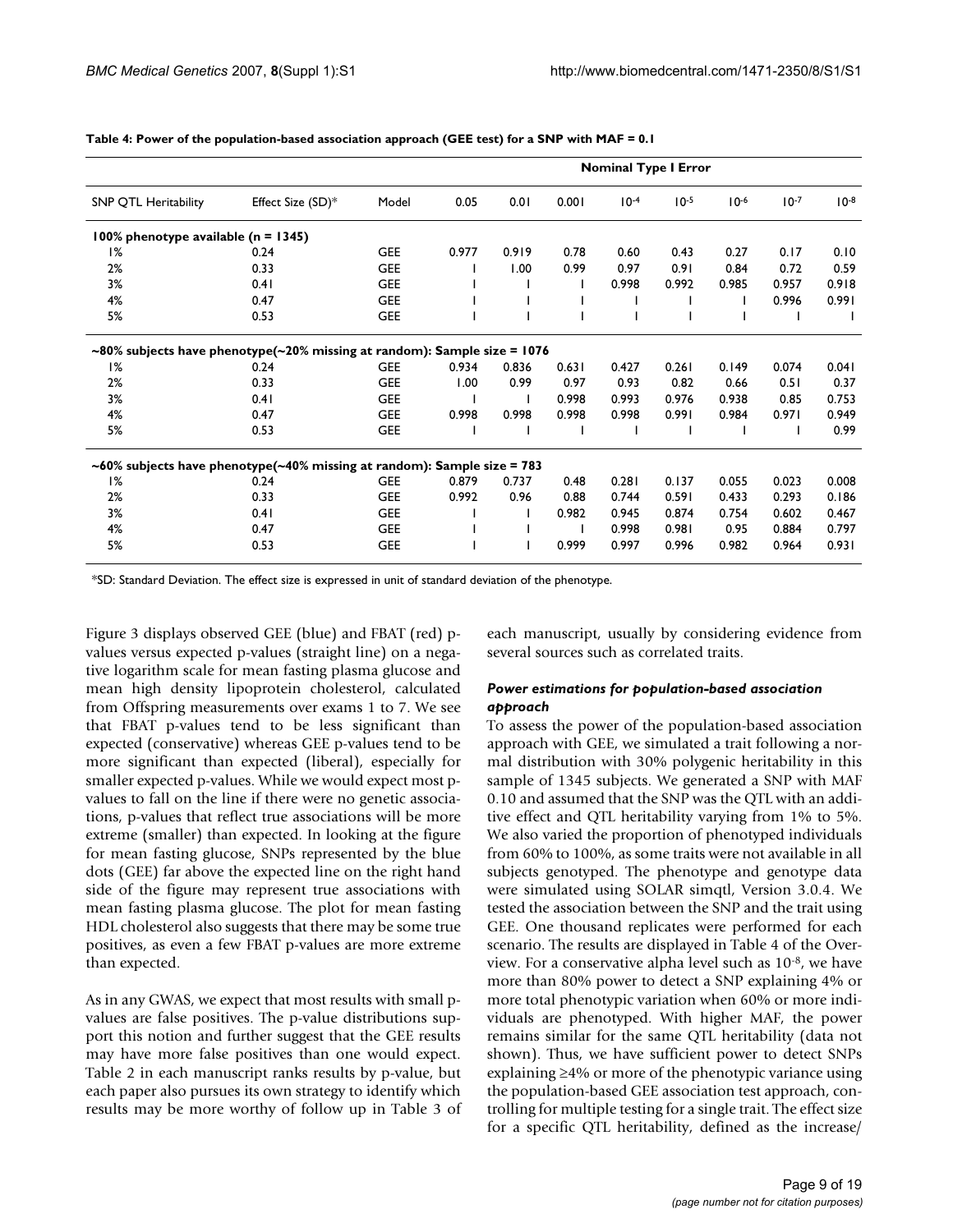

# Distribution of Minor Allele Fre **Figure 1** quency for SNPs in Framingham Sample displayed on dbGaP Website

**Distribution of Minor Allele Frequency for SNPs in Framingham Sample displayed on dbGaP Website**. The percentage of SNPs (X axis) with MAF of zero and in ranges (0,2], (2,4], ..., (48,50] percent (Y axis) in the Framingham sample of 1345 subjects is detailed. For example, approximately 2.5–3% of SNPs in the Affymetrix 100K GeneChip had MAF of zero in the Framingham sample and about 4% had MAF greater than 16 percent and less than or equal to 18 percent. This distribution represents SNPs described on the dbGaP website. The manuscripts only include SNPs with MAF of 10% or more.

decrease of the phenotype value with one copy increment of the allele tested, depends on the MAF of the SNP. For example, for a SNP explaining 4% of the phenotypic variation, the effect size is 0.47 times the phenotypic standard deviation (SD) for a MAF of 0.1, and 0.28 SD for a MAF of 0.5.

### *Synthetic strategies*

Beyond simple examination of individual p-values for single tests, the authors of each manuscript developed their own synthetic strategies to prioritize SNPs that may be worthy of follow up (results shown in Table 3 of each manuscript). Many strategies considered results among similar traits. For example, the Subclinical Working Group created four subgroups of traits: (1) ankle brachial index phenotypes, (2) common carotid IMT phenotypes, (3) internal carotid IMT phenotypes, and (4) multidetector computed tomography (MDCT) coronary calcification

phenotypes [29]. Within each trait group, SNPs were ranked according to the proportion of traits with  $p < 0.01$ for both FBAT and GEE in the group. Table 3 in the Subclinical manuscript displays the top 5 ranked SNPs with highest proportions of significant traits and lowest mean GEE p-values for each trait group [29]. The Lipids Subgroup of the Metabolic Working Group decided to focus on four phenotypes measured in Offspring subjects: apolipoprotein A-I levels measured at exam 4, small low-density lipoprotein as measured by nuclear magnetic resonance, mean high-density lipoprotein cholesterol levels over 7 exams, and mean log triglyceride levels over 7 exams [39]. Presenting only those results where at least 3 of the 4 traits had GEE p-value < 0.01, the SNPs were ranked according to geometric mean of these four traits [39]. The manuscript presenting results for neurological traits focused on specific phenotypes within subgroups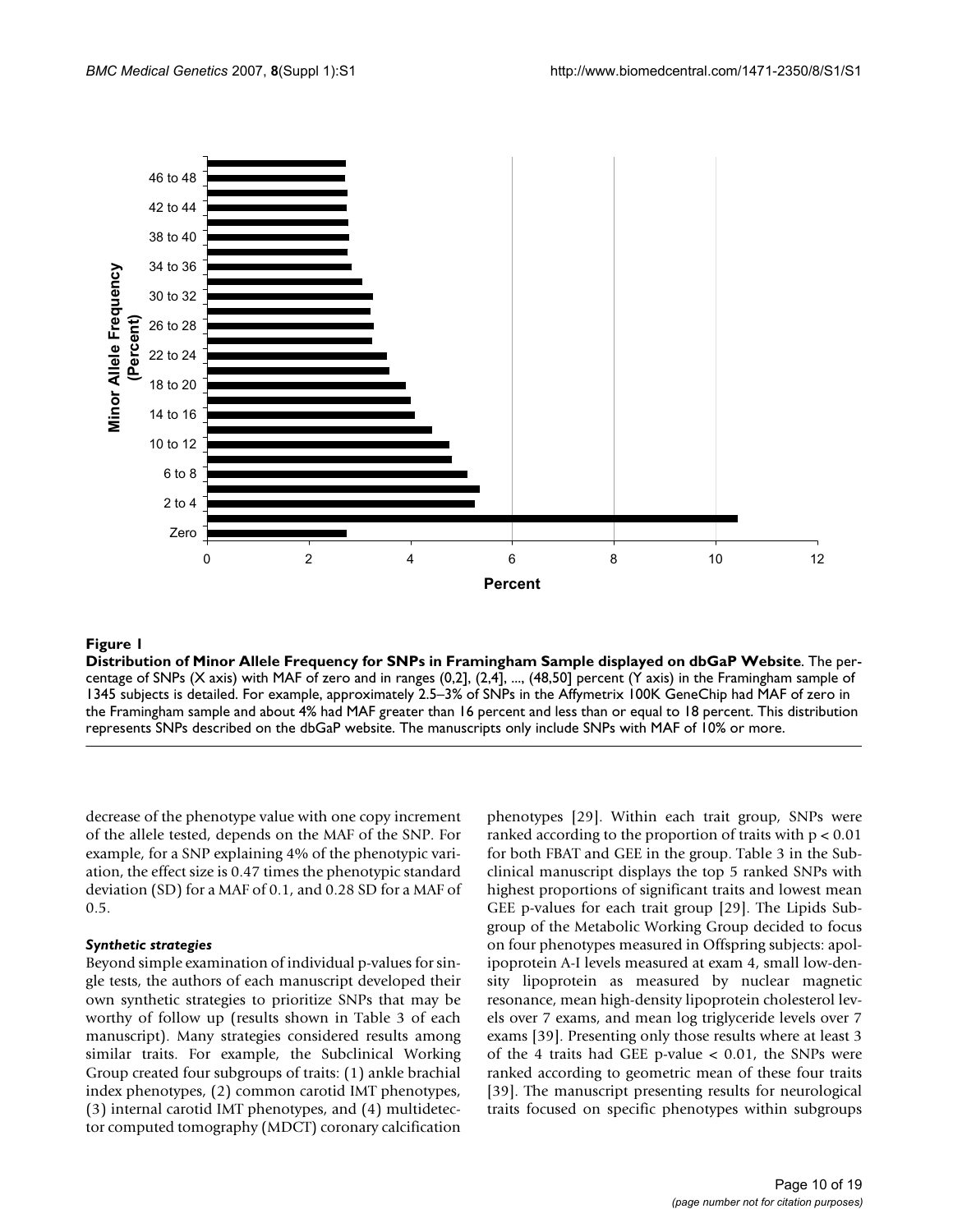

# **Figure 2**

**Distribution of Affymetrix 100K GeneChip SNPs by distance from known genes**. The X axis is the distance from known genes and the Y axis is the number of SNPs according to each distance. Blue represents monomorphic SNPs, maroon is for SNPs with MAF < 10% and green is for SNPs with MAF  $\geq$  10%.

with p < 0.001 in FBAT or GEE results and also other traits within the subgroup with  $p < 0.01$  [37].

# *Some results of interest*

The main results for each Working Group are presented in the individual manuscripts of this series. Here we highlight some results that address some of our expectations.

# *Overlap of linkage and association results*

Whereas strategies for genetic studies have been undergoing substantial changes in recent years, partly due to changes in the laboratory, we hypothesized that genomic regions that harbor significant linkage results would also contain significant association results. One example of the concordance of linkage and association results was noted for monocyte chemoattractant protein-1 (MCP1), an inflammatory marker, where a region of linkage (LOD = 4.96 at chromosome 1, 159 Mb) for MCP1 concentrations also contains two SNPs on chromosome 1 within the 1.5 support interval for the linkage peak and within 60 kb of the genes *OR10J1* and *FCER1A* or *OR10J3* (rs4128725 and rs2494250 with p-values in the  $10^{-8}$  range by FBAT,  $\leq$ 10<sup>-12</sup> by GEE) [33]. We found a similar result for C-reactive protein with a LOD score of 3.28 on chromosome 1 and two significant SNPs ( $rs2794520$  ( $p = 2.83 * 10^{-8}$ ) and rs2808629 ( $p = 3.19*10-8$ )) within the 1.5 support interval of this peak [33]. Whereas Lp(a) had the highest LOD score (LOD = 23.0) at 159.4 Mb, a SNP (rs1591375) located at 160.7 Mb near this peak had somewhat modest p-values by comparison (4.37\*10-06 by GEE and 0.0045 by FBAT) [39]. However, there were many instances for which there was no evidence of linkage in the setting of significant association. Additionally, each manuscript describes linkage results that are in accord with previously published linkage results.

# *SNPs overlapping across phenotypes*

We did not expect the same SNPs to appear in many manuscripts, as cardiovascular disease is complex and involves a large and varied number of pathways for its development. In contrast, some manuscripts report on correlated traits. Thus, we examined overlap among the top 500 SNPs associated with the phenotypes across 3 Metabolic Working Groups: glycemic/diabetes phenotypes, lipid phenotypes and obesity phenotypes. Of 11 SNPs found in more than one group, none were found among the top 500 SNPs in all three groups. However, 7 SNPs were found in the glycemia and obesity groups, 2 in glycemia and lipid groups and 2 in lipid and obesity groups [38- 40].

# *Replication of prior associations*

In Table 4 of each manuscript, we investigated whether our results replicated previous reports in the literature. The 100K chip does not contain many SNPs in wellknown lipid genes, such as *APOE*. On the other hand, we found that SNP rs7007797 in the *LPL* gene was associated with both HDL and triglycerides [39]; we replicated recent findings of association of a SNP in the TCF7L2 gene with diabetes [38]. Strong statistical support was found for the association of factor VII concentrations with SNP rs561241 on chromosome 13 (4\*10-16) [34], which resides near the factor VII gene and is in complete linkage disequilibrium  $(r^2 = 1)$  with the Arg/Gln FVII SNP previously shown to account for 9% of the total phenotypic variance [78]. Similarly, we found associations of circulating levels of C-reactive protein with a SNP in the gene encoding C-reactive protein [33]. Two SNPs in *SORL 1*, a gene recently related to the risk of Alzheimer's disease [79], were found to be associated with performance on tests of abstract reasoning (rs1131497; FBAT  $p = 3.2 \times$ 10<sup>-6</sup>; rs726601; FBAT p = 8.2  $\times$  10<sup>-4</sup>) [37]. We found that SNPs (rs2543600 and rs27225364) near the *WRN* gene that causes premature aging are associated with age at death and morbidity-free survival at age 65 years [35]. The LD between these SNPs and those previously reported in the WRN gene is unknown as the previously reported SNPs are not in the HapMap. We found that SNP rs2478518 in the *AGT* gene was associated with both systolic and diastolic blood pressure [28]. The association of common variation at the *NOS1AP* locus with electrocardiographic QT interval duration was replicated with pvalues ranging from 0.0001–0.0009 for 4 partially correlated SNPs [27]. In contrast, a number of results reported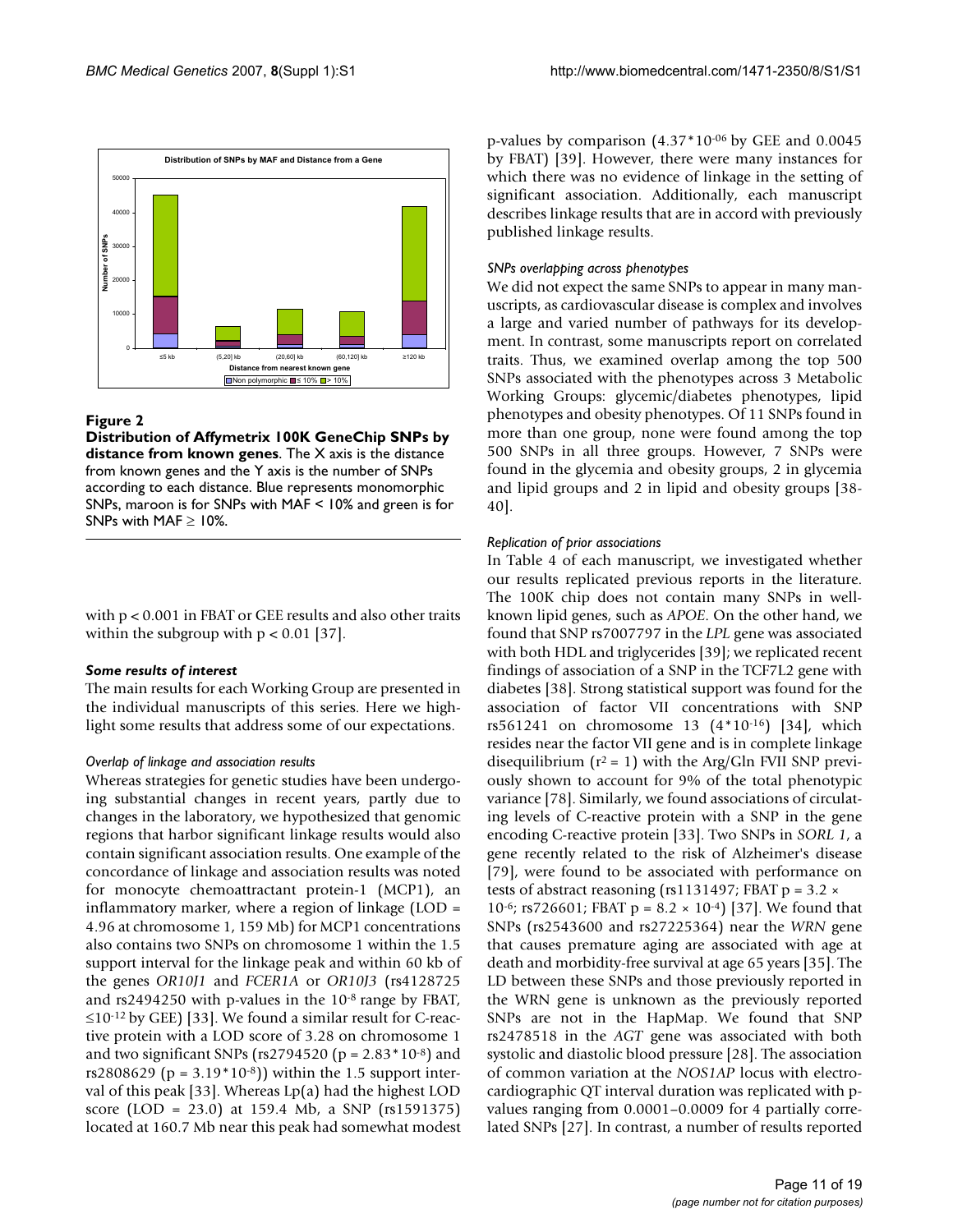

Observed versus Expected p-values (-log base Fasting High Density Lipoprotein in Offspring Exams 1 to 7 (Right) **Figure 3** 10 scale) for Mean Fasting Glucose in Offspring Exams 1 to 7 (Left) and for Mean **Observed versus Expected p-values (-log base 10 scale) for Mean Fasting Glucose in Offspring Exams 1 to 7 (Left) and for Mean Fasting High Density Lipoprotein in Offspring Exams 1 to 7 (Right)**. Blue dots are for GEE and red dots for FBAT.

in the literature were not replicated in our results. For example, we did not find significant SNPs in *ACE* associated with blood pressure [28]. *PPARG* P12A (rs1801282) was not associated with diabetes or related traits including body mass index [38]. Some of these 'negative' results may be due to low power or low LD between a SNP reported in the literature and SNPs on the 100K chip.

We have also identified a few results that are biologically compelling, although replication of the SNP association is warranted. For example, we found that a SNP (rs1158167) near the *CST3* gene was highly associated with serum cystatin-C levels (GEE p-value =  $8.5*10^{-09}$ ) [42]. This SNP explained 2.5% of the variation in serum cystatin-C levels in our data and has been previously reported to be associated with cystatin-C. These results are presented in more detail in the Renal Endocrine Working Group manuscript [42].

#### *Replication of results from other genome-wide studies*

While we have been preparing this series of manuscripts, several genome-wide studies have been published [80- 86]. Some results in our analyses support results reported in these recent studies. For example, we find significant associations for coronary heart disease, cardiovascular disease and coronary artery calcium [29,30] in the same chromosomal region on 9p recently reported to be associated with myocardial infarction by Helgadottir *et al*. [82] and McPherson *et al*. [83]. While our results need to be compared more closely with results being reported by other genome-wide studies, this example provides evidence that our results replicate strong associations from other genome-wide studies.

# **Discussion**

We have presented a brief description of the methods and a few selected results derived from analyses of the 100K Affymetrix GeneChip with a large number of FHS traits, ranging from CVD events and subclinical measures to traditional cardiovascular risk factors of diabetes, lipid levels, blood pressure and also including more novel biomarker measures that reflect modern hypotheses, such as the role of inflammatory pathways in the development of CVD. We have also reported on a number of neurological, renal, cancer and aging traits, including longevity (age at death) and bone mass and structure. None of these manuscripts provide a comprehensive report. Rather, the purpose of this set of manuscripts is to provide a brief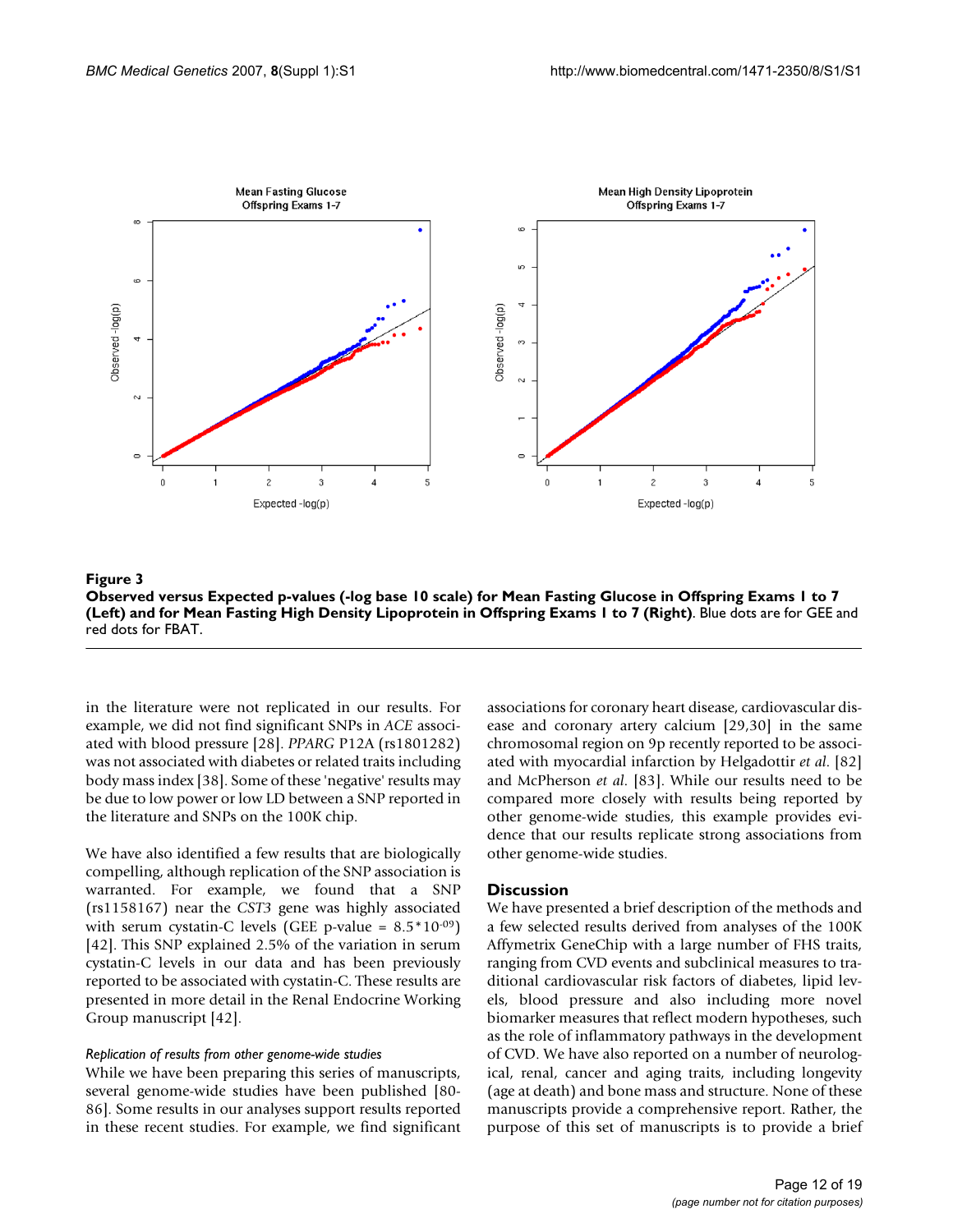summary of the results and to introduce readers to the data posted on the dbGaP website [http://](http://www.ncbi.nlm.nih.gov/projects/gap/cgi-bin/study.cgi?id=phs000007) [www.ncbi.nlm.nih.gov/projects/gap/cgi-bin/](http://www.ncbi.nlm.nih.gov/projects/gap/cgi-bin/study.cgi?id=phs000007)

[study.cgi?id=phs000007.](http://www.ncbi.nlm.nih.gov/projects/gap/cgi-bin/study.cgi?id=phs000007) We note that the genotypes in this sample have also been evaluated by Drs. Michael Christman and Alan Herbert. Some of their results are reported on line as described by Herbert *et al*. [87].

Several aspects of our investigation merit comment. **First**, the present investigation represents a comprehensive GWAS analysis of numerous phenotypes in a large community-based cohort. To our knowledge, it is the largest GWAS performed in an observational cohort in terms of the number of phenotypes analyzed and web posted. **Second**, we exploited the phenotypic diversity and richness of the Framingham Offspring Study database to analyze a set of phenotypes that were for the most part collected by detailed, direct measurements of study participants. Further, many of the phenotypes are quantitative traits. Phenotypes have been broadly categorized into seventeen different domains for manuscripts in this supplement. It is noteworthy that key risk factor phenotypes, such as blood pressure and lipid levels, were collected at multiple examinations, and thus we were able to conduct analyses using time-averaged traits, maximizing the scientific yield from the longitudinal prospective design of our cohort study. Further, several recently collected phenotypes, in particular biomarkers and imaging measures, were collected using highly reproducible, state-of-the-art modalities. Correlated phenotypes facilitated the assessment of pleiotropy by seeking associations of SNPs with such phenotypes. These investigations occurred primarily among the variables in each individual manuscript. Finally, for most phenotypes, there was evidence for a significant heritable component from FHS or other studies. We acknowledge that some phenotypic domains may represent analytical constructs, rather than truly distinct groups from a biological standpoint.

**Third**, we have web-posted the results of all analyses on autosomes on dbGaP, including results without statistical evidence of association, so that investigators world-wide can access the data freely and mine them *in silico* for hypothesis generation, inclusion in meta-analysis, and direct comparisons with their own results. In addition to the freely posted aggregate results, participant-specific genotypic and phenotypic data are available for distribution for further analyses to approved scientific investigators world-wide via the NCBI/NHLBI and consistent with Framingham Study data distribution policies (see [http://](http://www.nhlbi.nih.gov/about/framingham/policies/index.htm) [www.nhlbi.nih.gov/about/framingham/policies/](http://www.nhlbi.nih.gov/about/framingham/policies/index.htm)

[index.htm](http://www.nhlbi.nih.gov/about/framingham/policies/index.htm)). For the purpose of publication, reference to these analyses may be made by referring to either the appropriate manuscript or the specific URL for webposted data. **Fourth**, the simultaneous and full-disclosure

release (on the web) of all association and linkage results of phenotypes encompassing at least 17 different domains in a cohesive and comprehensive manner signifies the tremendous teamwork of numerous FHS investigators, statisticians, programmers, and others. Most importantly, this effort would not be possible without the full cooperation and commitment of the FHS participants, who continue to attend Study examinations in an effort to further the scientific knowledge of factors that lead to heart disease and other traits.

**Fifth**, as in any genome-wide association study with a large number of SNPs, most results that are considered statistically significant by a conventional p < 0.05 may be falsely positive; so it is difficult to decide what results are important. Not only do we have a large number of statistical tests for each phenotype, but we also have numerous phenotypes. Thus, considering multiple testing in the interpretation of results is of paramount importance. There are several approaches to address the issue of multiple testing, such as Bonferroni correction, permutation testing and false discovery rates. To conduct permutation testing for all of the traits that we considered is prohibitively time-consuming, particularly in preserving heritability of the traits with family data. Further, with correlated traits it is difficult to decide what traits should be included in a permutation testing strategy. One approach to controlling the false-positive rate in genomewide association studies is to set a stringent threshold for declaring statistical significance. According to the report of the International HapMap Consortium, complete testing of common variants ( $MAF > 0.05$ ) in each 500 kb is equivalent to performing 150 independent tests in white populations of European descent [88]. Using this guide and given that there are about 3000 Mb in the human genome, we would estimate that there are approximately 900,000–1,000,000 independent tests if testing all common variants in the genome. A conservative Bonferroni correction using this number of tests (0.05/1,000,000) yields an approximate threshold of genome-wide significance to be 5\*10-8. Thus, for a single trait, one could use this threshold. Several results do fall below this threshold (Table 5 of the Overview). In considering these results, we note that our sample size of 1345 biologically related subjects is relatively small for detecting genetic variants of modest effect. We also note that we have a large number of correlated traits, including the same traits with different covariate adjustments. Further, we have already observed that our GEE results have an excess number of small p-values. Thus, we are hesitant to regard any result reported in our manuscripts as significant at a genome-wide level. We believe these findings are best regarded as hypothesis-generating. The determination of what constitutes genomewide significance is challenged both by theoretical considerations as well as practical ones. Without pursuing more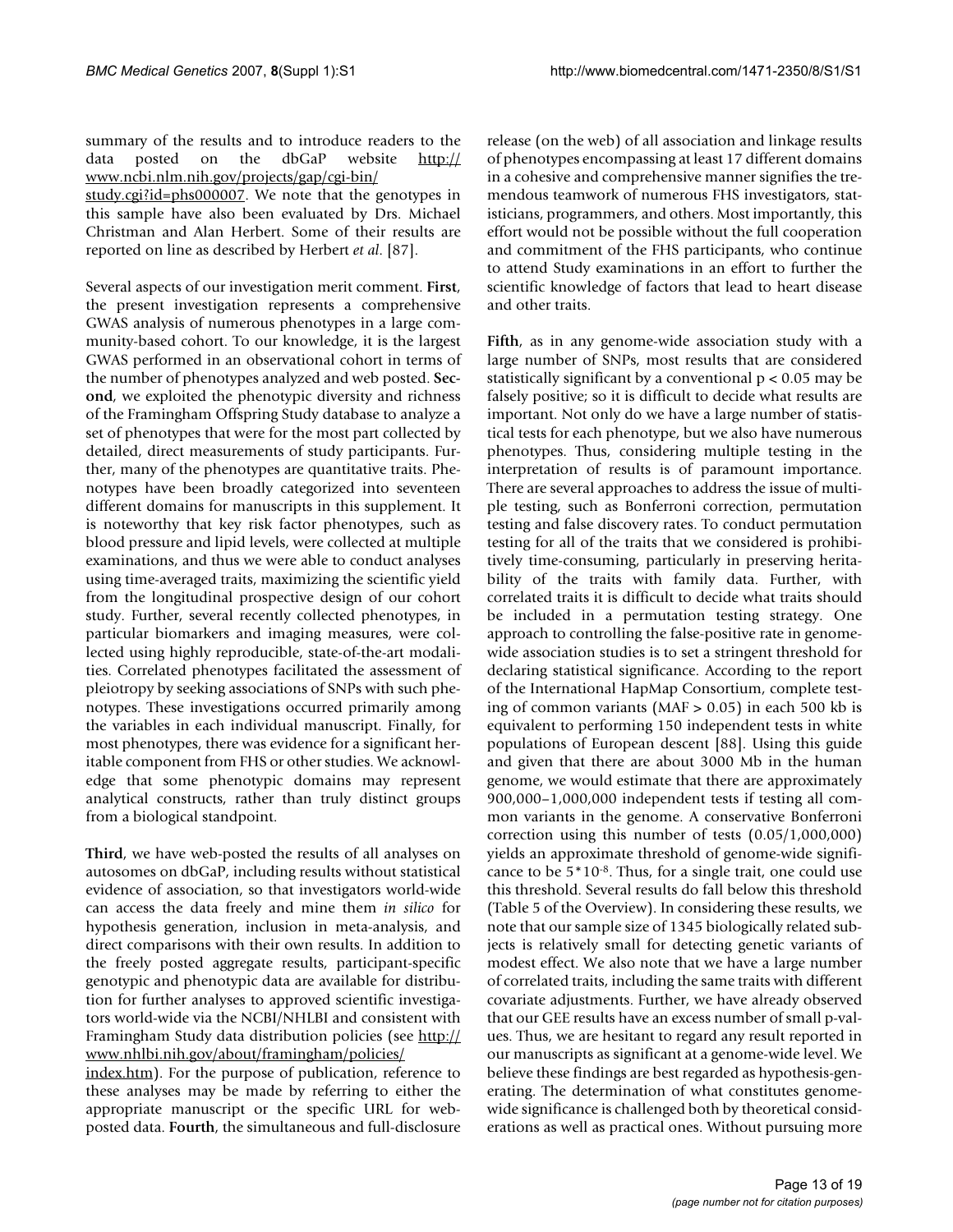computationally intensive analyses, it is thus difficult to provide specific advice regarding what SNPs are most important. **It may be safer to assume that most of the small p-values are likely to be false positives and that replication of our results in other independent samples is of critical importance**. We proceed with presentation of full-disclosure results to encourage readers to pursue such studies.

**Sixth**, we note that use of the 80% genotyping call rate is unusually liberal by today's standards in GWAS. We used this threshold in these manuscripts to be inclusive, rather than exclusive, in a first look such as this. We recognize that this threshold may permit consideration of some results that could be spurious due problems with genotyping. However, a limitation of our genotypes is that the genotype calls were made with the DM algorithm, which is less precise than those that have recently been introduced. At this time, we are unable to apply more accurate, reliable genotyping calls [89], as we do not have access to the source data. Further, we found that the choice of the 80% threshold versus a more conservative one had little effect upon p-value distributions. Finally, all results, regardless of genotyping call rate, are posted on the dbGaP website and thus, investigators can evaluate for themselves what they believe to be the more valid results from this study.

**Seventh**, in our analyses we found that the GEE results appear to have an excess of significant results. We suspect that one reason is low MAF. Also, given the small sample of at most 1345 subjects, we would expect only 13–14 individuals to have the minor homozygote. Thus, we limited the results that we present in the manuscripts to those SNPs with MAF = 10%. Further analyses have indicated that use of a linear mixed effects model such as incorporating a SNP as a covariate in a regression model with proper correlation structure for the error terms that fully represent the familial correlations remedies this problem and has a valid type I error rate in simulated data.

**Eighth**, coverage of LD is incomplete with the 100K scan. Nicolae *et al*. report that the Affymetrix 100K GeneChip includes fewer SNPs in coding and more SNPs in intergenic regions than represented on the HapMap [90]. Further, our sample size is modest. These two facts combined likely limit the power for detection of associations with several traits in these data. For instance, while we noted modest to high heritability of numerous phenotypes, underscoring the contribution of additive genetic effects to interindividual variation in these traits, we did not find significant low p-values for several heritable traits in relation to the SNPs evaluated. Factors contributing to this observation included both the limited coverage of the Affymetrix 100K GeneChip as well as the possibility that some of the less significant p-values (example between 0.05 and 10-5) may represent true positive findings. The limited power to detect SNPs of small effect sizes offered by the analysis of our relatively modest sample size of  $\sim$ 1300 participants contributes to this phenomenon as well; we only have high power to detect a SNP explaining 4% or more of the phenotypic variance in the populationbased GEE association test; the power of FBAT and variance component linkage analysis is even lower.

Additionally, for several of the analyzed phenotypes we did not observe any overlap between the top SNP-phenotype associations noted in GEE and FBAT analyses. The inherent differences in the two analytical methods especially in the context of the modest sample sizes, particularly for FBAT with small numbers of informative trios, may contribute to this phenomenon. FBAT is limited by the number of informative transmissions and although we suspect that there is little population stratification in our sample [76], GEE is limited by potential bias due to stratification. Furthermore, for several phenotypes the SNPs associated with the top LOD scores in linkage analyses were not among the top 50 SNPs in association analyses (GEE or FBAT).

| <b>Phenotype working</b><br>group/manuscript | Trait                                  | SNP rs ID* | Chr | Physical location (bp) | <b>GEE P-value</b> | <b>FBAT P-value</b> | <b>IN/NEAR</b> gene |
|----------------------------------------------|----------------------------------------|------------|-----|------------------------|--------------------|---------------------|---------------------|
| Select biomarkers [33]                       | Monocyte chemoattractant protein-1     | rs2494250  |     | 156.091.324            | $1.0*10-14$        | $3.5*10-8$          | FCERIA, ORIOI3      |
|                                              | Monocyte chemoattractant protein-1     | rs4128725  |     | 156.219.032            | $3.7*10-12$        | $3.3*10-8$          | ORIOII              |
|                                              | C-reactive protein average exams 2,6,7 | rs2794520  |     | 156.491.889            | $2.8*10-8$         | $4.3*10-5$          | <b>CRP</b>          |
|                                              | C-reactive protein average exams 2,6,7 | rs2808629  |     | 156,489,869            | $3.2*10-8$         | $4.8*10-5$          | <b>CRP</b>          |
| Kidney/Endocrine [42]                        | Cystatin C                             | rs1158167  | 20  | 23.526.189             | $8.5*10-09$        | 0.006               | CST9LICST9ICST3     |
| Diabetes [38]                                | 28-year mean fasting plasma glucose    | rs2722425  | 8   | 40.603.396             | $2.0*10-8$         | 0.005               | ZMAT4               |
| Sleep and circadian [26]                     | Epworth sleepiness scale               | rs1823068  | ь   | 58.711.806             | $2.5*10-8$         | 0.069               | PDE4D               |
| Neurology [37]                               | Total Cerebral Brain Volume (ATCBV)    | rs1970546  | 20  | 59287333               | $4.0*10-8$         | 0.005               | CDH <sub>4</sub>    |
| Hemostatic factors [34]                      | <b>Factor VII</b>                      | rs561241   | 13  | 112,808,035            | $4.5*10-16$        | $3.4*10-4$          | F7                  |

The following phenotype working groups did not have any traits achieving nominal genome-wide significance: echocardiography, flow-mediated dilation and exercise tolerance<br>testing; blood pressure and tonometry; subclinical pressure and tonometry; subclinical cardiovascular disease; cardiovascular outcomes; cancer; electrocardiography and heart rate variability; pulmonary function testing; aging; bone; lipids; obesity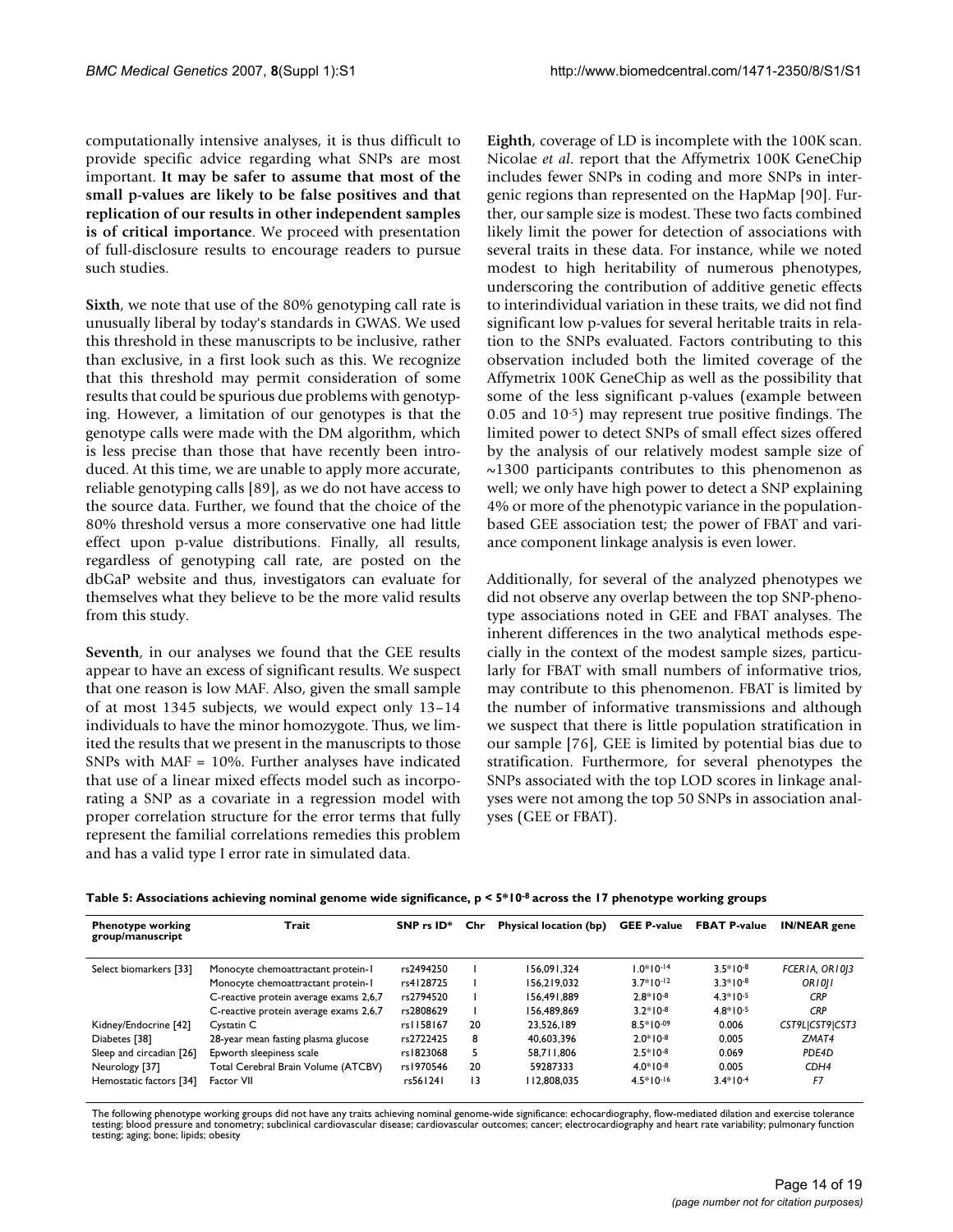**Ninth**, we were limited in our ability to replicate genetic variants previously reported to be associated with phenotypes in our database because specific coverage of such genetic variation in these candidates was limited in the Affymetrix 100K GeneChip. We view such analyses as more illustrative of the potential utility of our GWAS, rather than as definitive evidence for or against an association described with a putative candidate gene in the published literature.

Our data do suggest several interesting biological candidates among the SNPs most strongly associated with different traits in the various analytical approaches. The strongest and most clear-cut of the associations were for those phenotypes that represent the direct protein product of a gene. Examples include the association of CRP concentrations with SNPs in the *CRP* gene (Benjamin *et al*. in this series [33]) and factor VII levels with SNP rs561241 on chromosome 13 (Yang *et al*. in this series [34]). Thus, while it is difficult to point to any result as definitive, those results for which we find some evidence of replication of associations found in the literature are regarded as worthy of further research.

**Finally**, the Framingham Study participants were white of European descent and predominantly middle-aged to elderly. Hence, the genetic associations may not be generalizable to other ethnicities/races or to younger individuals.

# **Conclusion**

In summary, the results from the FHS 100K association and linkage studies described herein and posted on the NCBI website provide a GWAS resource for investigators. We have presented a description of the methods and general strategies used for analysis of the 100K Affymetrix GeneChip in relation to a broad range of traits measured in the FHS. Brief descriptions of results of these analyses are provided a series of 17 manuscripts, with results for all autosomal SNPs genotyped successfully displayed at [http://www.ncbi.nlm.nih.gov/projects/gap/cgi-bin/](http://www.ncbi.nlm.nih.gov/projects/gap/cgi-bin/study.cgi?id=phs000007) [study.cgi?id=phs000007.](http://www.ncbi.nlm.nih.gov/projects/gap/cgi-bin/study.cgi?id=phs000007) Interested investigators can also access the data through a standing protocol, described at [http://www.nhlbi.nih.gov/about/framingham/policies/](http://www.nhlbi.nih.gov/about/framingham/policies/index.htm) [index.htm](http://www.nhlbi.nih.gov/about/framingham/policies/index.htm). Key to interpretation of these results is replication and evaluation of these results in other cohorts and ultimately, functional studies. We encourage investigators to examine the results and to pursue the genetic signals therein in their own cohorts. In the near future we will provide results and data from approximately 550,000 SNPs on more than 9000 participants from three generations in the FHS SNP Health Association Resource (SHARe) project. Data will be available to qualified investigators through an application process to dbGaP. It is our hope that the results from these two genome-wide association studies will lead to a much deeper understanding of the role of common genetic variation in the development of cardiovascular disease and its risk factors.

# **Abbreviations**

FBAT = family-based association test; GEE = generalized estimating equations; GWAS = Genome wide association study; IBD = identity by descent; LD = linkage disequilibrium;  $LOD =$  logarithm of the odds;  $SNP =$  single nucleotide polymorphism.

# **Competing interests**

Dr. Meigs currently has research grants from GlaxoSmith-Kline and Wyeth, and serves on safety or advisory boards for GlaxoSmithKline, Merck, and Lilly.

# **Authors' contributions**

All authors have made substantial contributions to conception and design, or acquisition of data, or analysis and interpretation of data; LAC, EJB, SD, ALD, JD, KF, CSF, DJG, SK, DPK, MGL, DL, KLL, MDM, JBM, CNC, GTO, CJO, SS, RSV, JBW, QY and LDA have been involved in drafting the manuscript or revising it critically for important intellectual content; and All authors have given final approval of the version to be published.

In addition, MDM, ZYW: imported, performed QC, processed, organized, and displayed all results within the NCBI dbGaP.

# **Additional material**

### **Additional file 1**

*Phenotypes for population-based GEE analyses.* Click here for file [\[http://www.biomedcentral.com/content/supplementary/1471-](http://www.biomedcentral.com/content/supplementary/1471-2350-8-S1-S1-S1.pdf) 2350-8-S1-S1-S1.pdf]

# **Additional file 2**

*Phenotypes for family-based FBAT analyses.* Click here for file [\[http://www.biomedcentral.com/content/supplementary/1471-](http://www.biomedcentral.com/content/supplementary/1471-2350-8-S1-S1-S2.pdf) 2350-8-S1-S1-S2.pdf]

# **Additional file 3**

*Phenotypes for linkage analyses.* Click here for file [\[http://www.biomedcentral.com/content/supplementary/1471-](http://www.biomedcentral.com/content/supplementary/1471-2350-8-S1-S1-S3.pdf) 2350-8-S1-S1-S3.pdf]

# **Acknowledgements**

We are most grateful to the Framingham Heart Study participants who have committed so much of their time and devotion to this research. This research was support by a contract from NHLBI N01-HC 25195 (LAC, HA, EJB, RBD, ALD, JD, KF, DRG, CYG, NHC, MGL, CYL, KLL, JMM, MP, RSV, JBW, PAW, QY, LDA), by NHLBI K24 HL 04334 (RSV), by NIA 5R01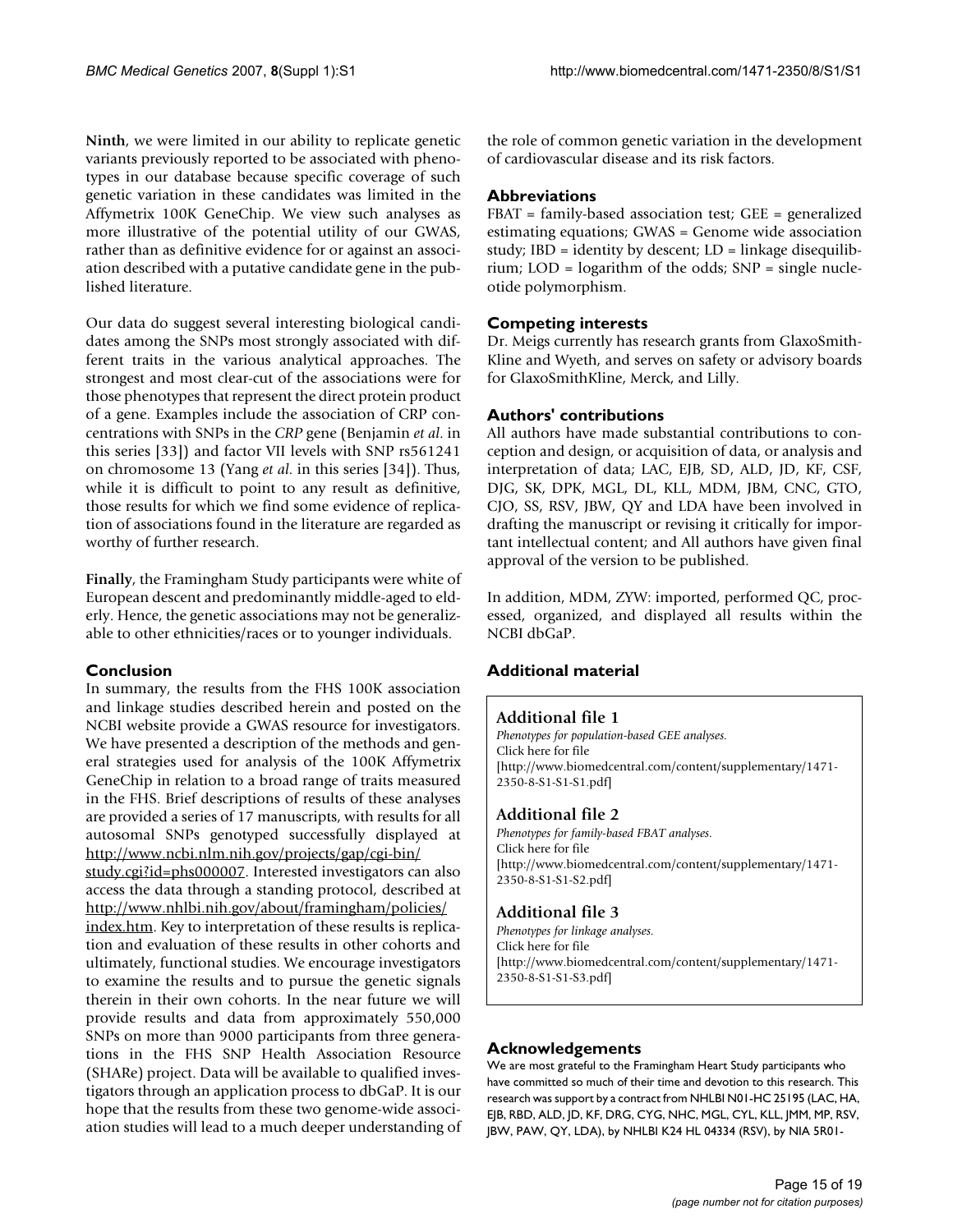AG08122 (SS, PAW), by NIA 5R01-AG16495 (SS, PAW, LDA), by NINDS 5R01-NS17950 (SS, PAW, ALD, EJB), by NHLBI RO1 HL076784 and NIA 1R01 AG028321 (EJB, JD, KL, MGL, RS, VSR), by NHLBI HL54776 (LAC, SD, AKM) and by an American Diabetes Association Career Development Award (JBM, JD, LAC, AKM, CYL). A portion of the research was conducted using the Boston University Linux Cluster for Genetic Analysis (LinGA) funded by the NIH NCRR (National Center for Research Resources) Shared Instrumentation grant 1S10RR163736-01A1.

This article has been published as part of *BMC Medical Genetics* Volume 8 Supplement 1, 2007: The Framingham Heart Study 100,000 single nucleotide polymorphisms resource. The full contents of the supplement are available online at<http://www.biomedcentral.com/1471-2350/8?issue=S1>.

#### **References**

- Rosamond W, Flegal K, Friday G, Furie K, Go A, Greenlund K, Haase N, Ho M, Howard V, Kissela B, Kittner S, Lloyd-Jones D, McDermott M, Meigs J, Moy C, Nichol G, O'Donnell CJ, Roger V, Rumsfeld J, Sorlie P, Steinberger J, Thom T, Wasserthiel-Smoller S, Hong Y, American Heart Association Statistics Committee and Stroke Statistics Subcommittee: **[Heart disease and stroke statistics – 2007](http://www.ncbi.nlm.nih.gov/entrez/query.fcgi?cmd=Retrieve&db=PubMed&dopt=Abstract&list_uids=17194875) [update: a report from the American Heart Association Sta](http://www.ncbi.nlm.nih.gov/entrez/query.fcgi?cmd=Retrieve&db=PubMed&dopt=Abstract&list_uids=17194875)[tistics Committee and Stroke Statistics Subcommittee.](http://www.ncbi.nlm.nih.gov/entrez/query.fcgi?cmd=Retrieve&db=PubMed&dopt=Abstract&list_uids=17194875)** *Circulation* 2007, **115(5):**e69-171.
- 2. Myers RH, Kiely DK, Cupples LA, Kannel WB: **[Parental history is](http://www.ncbi.nlm.nih.gov/entrez/query.fcgi?cmd=Retrieve&db=PubMed&dopt=Abstract&list_uids=2220549) [an independent risk factor for coronary artery disease: the](http://www.ncbi.nlm.nih.gov/entrez/query.fcgi?cmd=Retrieve&db=PubMed&dopt=Abstract&list_uids=2220549) [Framingham Study.](http://www.ncbi.nlm.nih.gov/entrez/query.fcgi?cmd=Retrieve&db=PubMed&dopt=Abstract&list_uids=2220549)** *Am Heart J* 1990, **120(4):**963-969.
- 3. Lloyd-Jones DM, Nam BH, D'Agostino RB Sr, Levy D, Murabito JM, Wang TJ, Wilson PWJ, O'Donnell CJ: **[Parental cardiovascular dis](http://www.ncbi.nlm.nih.gov/entrez/query.fcgi?cmd=Retrieve&db=PubMed&dopt=Abstract&list_uids=15138242)[ease as a risk factor for cardiovascular disease in middle](http://www.ncbi.nlm.nih.gov/entrez/query.fcgi?cmd=Retrieve&db=PubMed&dopt=Abstract&list_uids=15138242)aged adults: a prospective study of parents and offspring.** *JAMA* 2004, **291:**2204-2211.
- 4. Murabito JM, Pencina MJ, Nam BH, D'Agostino RB Sr, Wang TJ, Lloyd-Jones D, Wilson PW, O'Donnell CJ: **[Sibling cardiovascular dis](http://www.ncbi.nlm.nih.gov/entrez/query.fcgi?cmd=Retrieve&db=PubMed&dopt=Abstract&list_uids=16380592)[ease as a risk factor for cardiovascular disease in middle](http://www.ncbi.nlm.nih.gov/entrez/query.fcgi?cmd=Retrieve&db=PubMed&dopt=Abstract&list_uids=16380592)[aged adults.](http://www.ncbi.nlm.nih.gov/entrez/query.fcgi?cmd=Retrieve&db=PubMed&dopt=Abstract&list_uids=16380592)** *JAMA* 2005, **294:**3117-3123.
- 5. O'Donnell CJ, Chazaro I, Wilson PW, Fox C, Hannan MT, Kiel DP, Cupples LA: **[Evidence for heritability of abdominal aortic cal](http://www.ncbi.nlm.nih.gov/entrez/query.fcgi?cmd=Retrieve&db=PubMed&dopt=Abstract&list_uids=12119250)[cific deposits in the Framingham Heart Study.](http://www.ncbi.nlm.nih.gov/entrez/query.fcgi?cmd=Retrieve&db=PubMed&dopt=Abstract&list_uids=12119250)** *Circulation* 2002, **106(3):**337-341.
- 6. Fox CS, Polak JF, Chazaro I, Cupples A, Wolf PA, D'Agostino RA, O'Donnell CJ: **[Genetic and environmental contributions to](http://www.ncbi.nlm.nih.gov/entrez/query.fcgi?cmd=Retrieve&db=PubMed&dopt=Abstract&list_uids=12574549) [atherosclerosis phenotypes in men and women: heritability](http://www.ncbi.nlm.nih.gov/entrez/query.fcgi?cmd=Retrieve&db=PubMed&dopt=Abstract&list_uids=12574549) of carotid intima-media thickness in the Framingham Heart [Study.](http://www.ncbi.nlm.nih.gov/entrez/query.fcgi?cmd=Retrieve&db=PubMed&dopt=Abstract&list_uids=12574549)** *Stroke* 2003, **34(2):**397-401.
- 7. Murabito JM, Guo C-Y, Fox CS, D'Agostino RB Sr: **[Genetic Contri](http://www.ncbi.nlm.nih.gov/entrez/query.fcgi?cmd=Retrieve&db=PubMed&dopt=Abstract&list_uids=16928729)[butions to Peripheral Arterial Disease: Heritability of the](http://www.ncbi.nlm.nih.gov/entrez/query.fcgi?cmd=Retrieve&db=PubMed&dopt=Abstract&list_uids=16928729) Ankle-Brachial Blood Pressure Index in the Framingham [Heart Study.](http://www.ncbi.nlm.nih.gov/entrez/query.fcgi?cmd=Retrieve&db=PubMed&dopt=Abstract&list_uids=16928729)** *Am J Epidemiol* 2006, **164(10):**963-968.
- 8. Fox CS, Parise H, D'Agostino RB Sr, Lloyd-Jones DM, Vasan RS, Wang TJ, Levy D, Wolf PA, Benjamin EJ: **[Parental atrial fibrillation as a](http://www.ncbi.nlm.nih.gov/entrez/query.fcgi?cmd=Retrieve&db=PubMed&dopt=Abstract&list_uids=15199036) [risk factor for atrial fibrillation in offspring.](http://www.ncbi.nlm.nih.gov/entrez/query.fcgi?cmd=Retrieve&db=PubMed&dopt=Abstract&list_uids=15199036)** *JAMA* 2004, **291:**2851-2855.
- 9. Shearman AM, Cooper JA, Kotwinski PJ, Miller GJ, Humphries SE, Ardlie KG, Jordan B, Irenze K, Lunetta KL, Schuit SC, Uitterlinden AG, Pols HA, Demissie S, Cupples LA, Mendelsohn ME, Levy D, Housman DE: **[Estrogen receptor alpha gene variation is asso](http://www.ncbi.nlm.nih.gov/entrez/query.fcgi?cmd=Retrieve&db=PubMed&dopt=Abstract&list_uids=16484614)[ciated with risk of myocardial infarction in more than seven](http://www.ncbi.nlm.nih.gov/entrez/query.fcgi?cmd=Retrieve&db=PubMed&dopt=Abstract&list_uids=16484614) [thousand men from five cohorts.](http://www.ncbi.nlm.nih.gov/entrez/query.fcgi?cmd=Retrieve&db=PubMed&dopt=Abstract&list_uids=16484614)** *Circ Res* 2006, **98(5):**590-592.
- 10. Samani NJ, Burton P, Mangino M, Ball SG, Balmforth AJ, Barrett J, Bishop T, Hall A, BHF Family Heart Study Research Group: **[A](http://www.ncbi.nlm.nih.gov/entrez/query.fcgi?cmd=Retrieve&db=PubMed&dopt=Abstract&list_uids=16380912) [genomewide linkage study of 1,933 families affected by pre](http://www.ncbi.nlm.nih.gov/entrez/query.fcgi?cmd=Retrieve&db=PubMed&dopt=Abstract&list_uids=16380912)mature coronary artery disease: The British Heart Founda[tion \(BHF\) Family Heart Study.](http://www.ncbi.nlm.nih.gov/entrez/query.fcgi?cmd=Retrieve&db=PubMed&dopt=Abstract&list_uids=16380912)** *Am J Hum Genet* 2005, **77(6):**1011-1020.
- 11. Wang L, Hauser ER, Shah SH, Pericak-Vance MA, Haynes C, Crosslin D, Harris M, Nelson S, Hale AB, Granger CB, Haines JL, Jones CJ, Crossman D, Seo D, Gregory SG, Kraus WE, Goldschmidt-Clermont PJ, Vance JM: **[Peakwide mapping on chromosome 3q13 identi](http://www.ncbi.nlm.nih.gov/entrez/query.fcgi?cmd=Retrieve&db=PubMed&dopt=Abstract&list_uids=17357071)[fies the kalirin gene as a novel candidate gene for coronary](http://www.ncbi.nlm.nih.gov/entrez/query.fcgi?cmd=Retrieve&db=PubMed&dopt=Abstract&list_uids=17357071) [artery disease.](http://www.ncbi.nlm.nih.gov/entrez/query.fcgi?cmd=Retrieve&db=PubMed&dopt=Abstract&list_uids=17357071)** *Am J Hum Genet* 2007, **80(4):**650-663.
- Shearman AM, Cupples LA, Demissie S, Peter I, Schmid CH, Karas RH, Mendelsohn ME, Housman DE, Levy D: **[Association between](http://www.ncbi.nlm.nih.gov/entrez/query.fcgi?cmd=Retrieve&db=PubMed&dopt=Abstract&list_uids=14600184)**

**[estrogen receptor alpha gene variation and cardiovascular](http://www.ncbi.nlm.nih.gov/entrez/query.fcgi?cmd=Retrieve&db=PubMed&dopt=Abstract&list_uids=14600184) [disease.](http://www.ncbi.nlm.nih.gov/entrez/query.fcgi?cmd=Retrieve&db=PubMed&dopt=Abstract&list_uids=14600184)** *Jama* 2003, **290(17):**2263-2270.

- 13. Lahoz C, Schaefer EJ, Cupples LA, Wilson PW, Levy D, Osgood D, Parpos S, Pedro-Botet J, Daly JA, Ordovas JM: **[Apolipoprotein E](http://www.ncbi.nlm.nih.gov/entrez/query.fcgi?cmd=Retrieve&db=PubMed&dopt=Abstract&list_uids=11257253) [genotype and cardiovascular disease in the Framingham](http://www.ncbi.nlm.nih.gov/entrez/query.fcgi?cmd=Retrieve&db=PubMed&dopt=Abstract&list_uids=11257253) [Heart Study.](http://www.ncbi.nlm.nih.gov/entrez/query.fcgi?cmd=Retrieve&db=PubMed&dopt=Abstract&list_uids=11257253)** *Atherosclerosis* 2001, **154(3):**529-537.
- O'Donnell CJ, Lindpaintner K, Larson MG, Rao VS, Ordovas JM, Schaefer EJ, Myers RH, Levy D: **[Evidence for association and](http://www.ncbi.nlm.nih.gov/entrez/query.fcgi?cmd=Retrieve&db=PubMed&dopt=Abstract&list_uids=9603529) [genetic linkage of the angiotensin-converting enzyme locus](http://www.ncbi.nlm.nih.gov/entrez/query.fcgi?cmd=Retrieve&db=PubMed&dopt=Abstract&list_uids=9603529) with hypertension and blood pressure in men but not [women in the Framingham Heart Study.](http://www.ncbi.nlm.nih.gov/entrez/query.fcgi?cmd=Retrieve&db=PubMed&dopt=Abstract&list_uids=9603529)** *Circulation* 1998, **97(18):**1766-1772.
- 15. Levy D, DeStefano AL, Larson MG, O'Donnell CJ, Lifton RP, Gavras H, Cupples LA, Myers RH: **[Evidence for a gene influencing blood](http://www.ncbi.nlm.nih.gov/entrez/query.fcgi?cmd=Retrieve&db=PubMed&dopt=Abstract&list_uids=11040222) [pressure on chromosome 17. Genome scan linkage results](http://www.ncbi.nlm.nih.gov/entrez/query.fcgi?cmd=Retrieve&db=PubMed&dopt=Abstract&list_uids=11040222) for longitudinal blood pressure phenotypes in subjects from [the framingham heart study.](http://www.ncbi.nlm.nih.gov/entrez/query.fcgi?cmd=Retrieve&db=PubMed&dopt=Abstract&list_uids=11040222)** *Hypertension* 2000, **36(4):**477-483.
- 16. DeStefano AL, Larson MG, Mitchell GF, Benjamin EJ, Vasan RS, Li J, Corey D, Levy D: **[Genome-wide scan for pulse pressure in the](http://www.ncbi.nlm.nih.gov/entrez/query.fcgi?cmd=Retrieve&db=PubMed&dopt=Abstract&list_uids=15210652) [National Heart, Lung and Blood Institute's Framingham](http://www.ncbi.nlm.nih.gov/entrez/query.fcgi?cmd=Retrieve&db=PubMed&dopt=Abstract&list_uids=15210652) [Heart Study.](http://www.ncbi.nlm.nih.gov/entrez/query.fcgi?cmd=Retrieve&db=PubMed&dopt=Abstract&list_uids=15210652)** *Hypertension* 2004, **44(2):**152-155.
- 17. Shearman AM, Ordovas JM, Cupples LA, Schaefer EJ, Harmon MD, Shao Y, Keen JD, DeStefano AL, Joost O, Wilson PW, Housman DE, Myers RH: **[Evidence for a gene influencing the TG/HDL-C](http://www.ncbi.nlm.nih.gov/entrez/query.fcgi?cmd=Retrieve&db=PubMed&dopt=Abstract&list_uids=10814713) [ratio on chromosome 7q32.3-qter: a genome-wide scan in](http://www.ncbi.nlm.nih.gov/entrez/query.fcgi?cmd=Retrieve&db=PubMed&dopt=Abstract&list_uids=10814713) [the Framingham study.](http://www.ncbi.nlm.nih.gov/entrez/query.fcgi?cmd=Retrieve&db=PubMed&dopt=Abstract&list_uids=10814713)** *Hum Mol Genet* 2000, **9(9):**1315-1320.
- Lai CQ, Demissie S, Cupples LA, Zhu Y, Adiconis X, Parnell LD, Corella D, Ordovas JM: **[Influence of the APOA5 locus on](http://www.ncbi.nlm.nih.gov/entrez/query.fcgi?cmd=Retrieve&db=PubMed&dopt=Abstract&list_uids=15342688) [plasma triglyceride, lipoprotein subclasses, and CVD risk in](http://www.ncbi.nlm.nih.gov/entrez/query.fcgi?cmd=Retrieve&db=PubMed&dopt=Abstract&list_uids=15342688) [the Framingham Heart Study.](http://www.ncbi.nlm.nih.gov/entrez/query.fcgi?cmd=Retrieve&db=PubMed&dopt=Abstract&list_uids=15342688)** *J Lipid Res* 2004, **45(11):**2096-2105.
- 19. Yang Q, Lai CQ, Parnell L, Cupples LA, Adiconis X, Zhu Y, Wilson PW, Housman DE, Shearman AM, D'Agostino RB, Ordovas JM: **[Genome-wide linkage analyses and candidate gene fine map](http://www.ncbi.nlm.nih.gov/entrez/query.fcgi?cmd=Retrieve&db=PubMed&dopt=Abstract&list_uids=15805549)[ping for HDL3 cholesterol: the Framingham Study.](http://www.ncbi.nlm.nih.gov/entrez/query.fcgi?cmd=Retrieve&db=PubMed&dopt=Abstract&list_uids=15805549)** *J Lipid Res* 2005, **46(7):**1416-1425.
- 20. Demissie S, Cupples LA, Shearman AM, Gruenthal KM, Peter I, Schmid CH, Karas RH, Housman DE, Mendelsohn ME, Ordovas JM: **[Estrogen receptor-alpha variants are associated with lipo](http://www.ncbi.nlm.nih.gov/entrez/query.fcgi?cmd=Retrieve&db=PubMed&dopt=Abstract&list_uids=16005459)protein size distribution and particle levels in women: the [Framingham Heart Study.](http://www.ncbi.nlm.nih.gov/entrez/query.fcgi?cmd=Retrieve&db=PubMed&dopt=Abstract&list_uids=16005459)** *Atherosclerosis* 2006, **185(1):**210-218.
- 21. Meigs JB, Cupples LA, Wilson PW: **[Parental transmission of type](http://www.ncbi.nlm.nih.gov/entrez/query.fcgi?cmd=Retrieve&db=PubMed&dopt=Abstract&list_uids=11118026) [2 diabetes: the Framingham Offspring Study.](http://www.ncbi.nlm.nih.gov/entrez/query.fcgi?cmd=Retrieve&db=PubMed&dopt=Abstract&list_uids=11118026)** *Diabetes* 2000, **49(12):**2201-2207.
- 22. Meigs JB, Panhuysen CI, Myers RH, Wilson PW, Cupples LA: **[A](http://www.ncbi.nlm.nih.gov/entrez/query.fcgi?cmd=Retrieve&db=PubMed&dopt=Abstract&list_uids=11872688) [genome-wide scan for loci linked to plasma levels of glucose](http://www.ncbi.nlm.nih.gov/entrez/query.fcgi?cmd=Retrieve&db=PubMed&dopt=Abstract&list_uids=11872688) and HbA(1c) in a community-based sample of Caucasian [pedigrees: The Framingham Offspring Study.](http://www.ncbi.nlm.nih.gov/entrez/query.fcgi?cmd=Retrieve&db=PubMed&dopt=Abstract&list_uids=11872688)** *Diabetes* 2002, **51(3):**833-840.
- 23. Panhuysen CI, Cupples LA, Wilson PW, Herbert AG, Myers RH, Meigs JB: **[A genome scan for loci linked to quantitative insulin](http://www.ncbi.nlm.nih.gov/entrez/query.fcgi?cmd=Retrieve&db=PubMed&dopt=Abstract&list_uids=12739029) [traits in persons without diabetes: the Framingham Off](http://www.ncbi.nlm.nih.gov/entrez/query.fcgi?cmd=Retrieve&db=PubMed&dopt=Abstract&list_uids=12739029)[spring Study.](http://www.ncbi.nlm.nih.gov/entrez/query.fcgi?cmd=Retrieve&db=PubMed&dopt=Abstract&list_uids=12739029)** *Diabetologia* 2003, **46(4):**579-587.
- 24. Atwood LD, Heard-Costa NL, Fox CS, Jaquish CE, Cupples LA: **[Sex](http://www.ncbi.nlm.nih.gov/entrez/query.fcgi?cmd=Retrieve&db=PubMed&dopt=Abstract&list_uids=16438729) [and age specific effects of chromosomal regions linked to](http://www.ncbi.nlm.nih.gov/entrez/query.fcgi?cmd=Retrieve&db=PubMed&dopt=Abstract&list_uids=16438729) [body mass index in the Framingham Study.](http://www.ncbi.nlm.nih.gov/entrez/query.fcgi?cmd=Retrieve&db=PubMed&dopt=Abstract&list_uids=16438729)** *BMC Genet* 2006, **7:**7.
- Atwood LD, Heard-Costa NL, Cupples LA, Jaquish CE, Wilson PW, D'Agostino RB: **[Genomewide linkage analysis of body mass](http://www.ncbi.nlm.nih.gov/entrez/query.fcgi?cmd=Retrieve&db=PubMed&dopt=Abstract&list_uids=12355400) [index across 28 years of the Framingham Heart Study.](http://www.ncbi.nlm.nih.gov/entrez/query.fcgi?cmd=Retrieve&db=PubMed&dopt=Abstract&list_uids=12355400)** *Am J Hum Genet* 2002, **71(5):**1044-1050.
- 26. Gottlieb DJ, O'Connor GT, Wilk JB: **Genome-wide association of sleep and circadian phenotypes.** *BMC Med Genet* 2007, **8(Suppl 1):**S9.
- 27. Newton-Cheh C, Guo C-Y, Wang TJ, O'Donnell CJ, Levy D, Larson MG: **Genome-wide association study of electrocardiographic and heart rate variability traits: the Framingham Heart Study.** *BMC Med Genet* 2007, **8(Suppl 1):**S7.
- Levy D, Larson MG, Benjamin EJ, Newton-Cheh C, Wang TJ, Hwang SJ, Vasan RS, Mitchell GF: **Framingham Heart Study 100K Project: Genome-wide associations for blood pressure and arterial stiffness.** *BMC Med Genet* 2007, **8(Suppl 1):**S3.
- O'Donnell CJ, Cupples LA, D'Agostino RB Sr, Fox CS, Hoffmann U, Hwang S-J, Ingellson E, Liu C-Y, Murabito JM, Polak JF, Wolf PA, Demissie S: **Genome-wide association study for subclinical**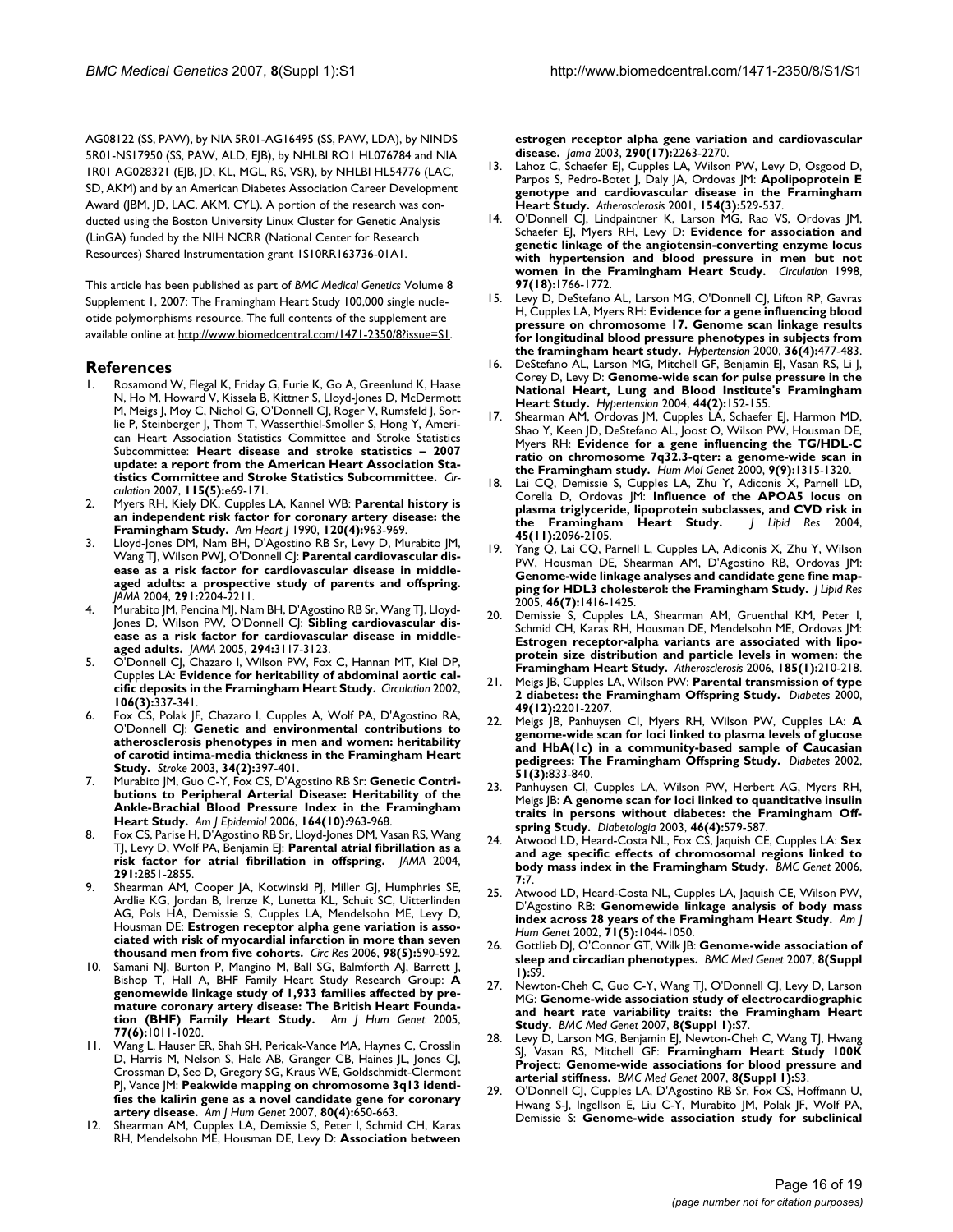**atherosclerosis in major arterial territories in the NHLBI's Framingham Heart Study.** *BMC Med Genet* 2007, **8(Suppl 1):**S4.

- 30. Larson MG, Atwood LD, Benjamin EJ, Cupples LA, D'Agostino RB Sr, Fox CS, Govindaraju DR, Guo CY, Heard-Costa NL, Hwang SJ, Murabito JM, Newton-Cheh C, O'Donnell CJ, Seshadri S, Vasan RS, Wang TJ, Wolf PA, Levy D: **Framingham Heart Study 100K project: genome-wide associations for cardiovascular disease outcomes.** *BMC Med Genet* 2007, **8(Suppl 1):**S5.
- 31. Murabito JM, Rosenberg CL, Finger D, Kreger BE, Levy D, Splansky GL, Antman K, Hwang S-J: **A genome-wide association study of breast and prostate cancer in the NHLBI's Framingham Heart Study.** *BMC Med Genet* 2007, **8(Suppl 1):**S6.
- 32. Wilk JB, Walter RE, Laramie JM, Gottlieb DJ, O'Connor GT: **Framingham Heart Study genome-wide association: results for pulmonary function measures.** *BMC Med Genet* 2007, **8(Suppl 1):**S8.
- Benjamin EJ, Dupuis J, Larson MG, Lunetta KL, Booth SL, Govindaraju DR, Kathiresan S, Keaney JF Jr, Keyes MJ, Lin JP, Meigs JB, Robins SJ, Rong J, Schnabel R, Vita JA, Wang TJ, Wilson PWF, Wolf PA, Vasan RS: **Genome-wide association with select biomarker traits in the Framingham Heart Study.** *BMC Med Genet* 2007, **8(Suppl 1):**S11.
- 34. Yang Q, Kathiresan S, Lin JP, Tofler GH, O'Donnell CJ: **Genomewide association and linkage analyses of hemostatic factors and hematological phenotypes in the Framingham Heart Study.** *BMC Med Genet* 2007, **8(Suppl 1):**S12.
- 35. Lunetta KL, D'Agostino RB Sr, Karasik D, Benjamin EJ, Guo C-Y, Govindaraju R, Kiel DP, Kelly-Hayes M, Massaro JM, Pencina MJ, Seshadri S, Murabito JM: **Genetic correlates of longevity and selected age-related phenotypes: a genome-wide association study in the Framingham Study.** *BMC Med Genet* 2007, **8(Suppl 1):**S13.
- 36. Kiel DP, Demissie S, Dupuis J, Lunetta KL, Murabito JM, Karasik D: **Genome-wide association with bone mass and geometry in the Framingham Heart Study.** *BMC Med Genet* 2007, **8(Suppl 1):**S14.
- 37. Seshadri S, DeStefano AL, Au R, Massaro JM, Beiser AS, Kelly-Hayes M, Kase CS, D'Agostino RB Sr, DeCarli C, Atwood LD, Wolf PA: **Genetic correlates of brain aging on MRI and cognitive test measures: a genome-wide association and linkage analysis in the Framingham Study.** *BMC Med Genet* 2007, **8(Suppl 1):**S15.
- 38. Meigs JB, Manning AK, Fox CS, Florez JC, Liu C-Y, Cupples LA, Dupuis J: **Genome-wide association with diabetes-related traits in the Framingham Heart Study.** *BMC Med Genet* 2007, **8(Suppl 1):**S16.
- Kathiresan S, Manning AK, Demissie S, D'Agostino RB Sr, Surti A, Guiducci C, Gianniny L, Burtt NP, Melander O, Orho-Melander M, Arnett D, Peloso GM, Ordovas JM, Cupples LA: **A genome-wide association study for blood lipid phenotypes in the Framingham Heart Study.** *BMC Med Genet* 2007, **8(Suppl 1):**S17.
- 40. Fox CS, Heard-Costa N, Cupples LA, Dupuis J, Vasan RS, Atwood LD: **Genome-wide association to body mass index and waist circumference: the Framingham Heart Study 100K project.** *BMC Med Genet* 2007, **8(Suppl 1):**S18.
- 41. Vasan RS, Larson MG, Aragam J, Wang TJ, Mitchell GF, Kathiresan S, Newton-Cheh C, Vita JA, Keyes MJ, O'Donnell CJ, Levy D, Benjamin EJ: **Genome-wide association of echocardiographic dimensions, brachial artery endothelial function and treadmill exercise responses in the Framingham Heart Study.** *BMC Med Genet* 2007, **8(Suppl 1):**S2.
- 42. Hwang S-J, Yang Q, Meigs JB, Pearce EN, Fox CS: **A Genome-Wide Association for Kidney Function and Endocrine-Related Traits in the NHLBI's Framingham Heart Study.** *BMC Med Genet* 2007, **8(Suppl 1):**S10.
- 43. Dawber T: **The Framingham Study: The Epidemiology of Atherosclerotic Disease.** *Cambridge, Massachusetts: Harvard University Press*; 1980.
- 44. Dawber TRMG, Moore FE: **Epidemiologic approaches to heart disease: the Framingham study.** *Am J Public Health* 1951, **41:**279-286.
- 45. Dawber TRKW, Lyell LP: **[An approach to longitudinal studies in](http://www.ncbi.nlm.nih.gov/entrez/query.fcgi?cmd=Retrieve&db=PubMed&dopt=Abstract&list_uids=14025561) [a community: the Framingham Heart Study.](http://www.ncbi.nlm.nih.gov/entrez/query.fcgi?cmd=Retrieve&db=PubMed&dopt=Abstract&list_uids=14025561)** *Ann N Y Acad Sci* 1963, **107:**539-556.
- 46. Cupples LA, D'Agostino RB: **Some risk factors related to the annual incidence of cardiovascular disease and death using pooled repeated biennial measurements: Framingham**

**Study, 30-year follow-up.** In *The Framingham Heart Study: An Epidemiological Investigation of Cardiovascular Disease Volume NIH publication 87-203*. Edited by: *Kannel WB, Wolf PA, Garrison RJ*. *Washington, DC: Government Printing Office*; 1987.

- 47. Feinleib M, Kannel WB, Garrison RJ, McNamara PM, Castelli WP: **[The Framingham Offspring Study: design and preliminary](http://www.ncbi.nlm.nih.gov/entrez/query.fcgi?cmd=Retrieve&db=PubMed&dopt=Abstract&list_uids=1208363) [data.](http://www.ncbi.nlm.nih.gov/entrez/query.fcgi?cmd=Retrieve&db=PubMed&dopt=Abstract&list_uids=1208363)** *Prev Med* 1975, **4:**518-525.
- 48. Kannel WB, Feinleib M, McNamara PM, Garrison RJ, Castelli WP: **[An](http://www.ncbi.nlm.nih.gov/entrez/query.fcgi?cmd=Retrieve&db=PubMed&dopt=Abstract&list_uids=474565) [investigation of coronary heart disease in families: the Fram](http://www.ncbi.nlm.nih.gov/entrez/query.fcgi?cmd=Retrieve&db=PubMed&dopt=Abstract&list_uids=474565)[ingham Offspring Study.](http://www.ncbi.nlm.nih.gov/entrez/query.fcgi?cmd=Retrieve&db=PubMed&dopt=Abstract&list_uids=474565)** *Am J Epidemiol* 1979, **110:**281-290.
- 49. Cupples LA, Yang Q, Demissie S, Copenhafer D, Levy D: **[Descrip](http://www.ncbi.nlm.nih.gov/entrez/query.fcgi?cmd=Retrieve&db=PubMed&dopt=Abstract&list_uids=14975070)[tion of the Framingham Heart Study data for Genetic Anal](http://www.ncbi.nlm.nih.gov/entrez/query.fcgi?cmd=Retrieve&db=PubMed&dopt=Abstract&list_uids=14975070)[ysis Workshop 13.](http://www.ncbi.nlm.nih.gov/entrez/query.fcgi?cmd=Retrieve&db=PubMed&dopt=Abstract&list_uids=14975070)** *BMC Genet* 2003, **4(Suppl 1):**S2.
- 50. Yang Q, Chazaro I, Cui J, Guo CY, Demissie S, Larson M, Atwood LD, Cupples LA, DeStefano AL: **[Genetic analyses of longitudinal](http://www.ncbi.nlm.nih.gov/entrez/query.fcgi?cmd=Retrieve&db=PubMed&dopt=Abstract&list_uids=14975097) [phenotype data: a comparison of univariate methods and a](http://www.ncbi.nlm.nih.gov/entrez/query.fcgi?cmd=Retrieve&db=PubMed&dopt=Abstract&list_uids=14975097) [multivariate approach.](http://www.ncbi.nlm.nih.gov/entrez/query.fcgi?cmd=Retrieve&db=PubMed&dopt=Abstract&list_uids=14975097)** *BMC Genet* 2003, **4(Suppl 1):**S29.
- 51. Fox CS, Yang Q, Cupples LA, Guo CY, Larson MG, Leip EP, Wilson PW, Levy D: **[Genomewide linkage analysis to serum creati](http://www.ncbi.nlm.nih.gov/entrez/query.fcgi?cmd=Retrieve&db=PubMed&dopt=Abstract&list_uids=15339995)[nine, GFR, and creatinine clearance in a community-based](http://www.ncbi.nlm.nih.gov/entrez/query.fcgi?cmd=Retrieve&db=PubMed&dopt=Abstract&list_uids=15339995) [population: the Framingham Heart Study.](http://www.ncbi.nlm.nih.gov/entrez/query.fcgi?cmd=Retrieve&db=PubMed&dopt=Abstract&list_uids=15339995)** *J Am Soc Nephrol* 2004, **15(9):**2457-2461.
- Fox CS, Cupples LA, Chazaro I, Polak JF, Wolf PA, D'Agostino RB, Ordovas JM, O'Donnell CJ: **[Genomewide linkage analysis for](http://www.ncbi.nlm.nih.gov/entrez/query.fcgi?cmd=Retrieve&db=PubMed&dopt=Abstract&list_uids=14730480) [internal carotid artery intimal medial thickness: evidence for](http://www.ncbi.nlm.nih.gov/entrez/query.fcgi?cmd=Retrieve&db=PubMed&dopt=Abstract&list_uids=14730480)** [linkage to chromosome 12.](http://www.ncbi.nlm.nih.gov/entrez/query.fcgi?cmd=Retrieve&db=PubMed&dopt=Abstract&list_uids=14730480) **74(2):**253-261.
- 53. Karasik D, Hannan MT, Cupples LA, Felson DT, Kiel DP: **[Genetic](http://www.ncbi.nlm.nih.gov/entrez/query.fcgi?cmd=Retrieve&db=PubMed&dopt=Abstract&list_uids=15031305) [contribution to biological aging: the Framingham Study.](http://www.ncbi.nlm.nih.gov/entrez/query.fcgi?cmd=Retrieve&db=PubMed&dopt=Abstract&list_uids=15031305)** *J Gerontol A Biol Sci Med Sci* 2004, **59(3):**218-226.
- Karasik D, Myers RH, Cupples LA, Hannan MT, Gagnon DR, Herbert A, Kiel DP: **[Genome screen for quantitative trait loci contrib](http://www.ncbi.nlm.nih.gov/entrez/query.fcgi?cmd=Retrieve&db=PubMed&dopt=Abstract&list_uids=12211443)[uting to normal variation in bone mineral density: the Fram](http://www.ncbi.nlm.nih.gov/entrez/query.fcgi?cmd=Retrieve&db=PubMed&dopt=Abstract&list_uids=12211443)[ingham Study.](http://www.ncbi.nlm.nih.gov/entrez/query.fcgi?cmd=Retrieve&db=PubMed&dopt=Abstract&list_uids=12211443)** *J Bone Miner Res* 2002, **17(9):**1718-1727.
- 55. Dupuis J, Larson MG, Vasan RS, Massaro JM, Wilson PW, Lipinska I, Corey D, Vita JA, Keaney JF Jr, Benjamin EJ: **[Genome scan of sys](http://www.ncbi.nlm.nih.gov/entrez/query.fcgi?cmd=Retrieve&db=PubMed&dopt=Abstract&list_uids=16159603)[temic biomarkers of vascular inflammation in the Framing](http://www.ncbi.nlm.nih.gov/entrez/query.fcgi?cmd=Retrieve&db=PubMed&dopt=Abstract&list_uids=16159603)ham Heart Study: evidence for susceptibility loci on 1q.** *Atherosclerosis* 2005, **182(2):**307-314.
- 56. Murabito JM, Yang Q, Fox CS, Cupples LA: **[Genome-wide linkage](http://www.ncbi.nlm.nih.gov/entrez/query.fcgi?cmd=Retrieve&db=PubMed&dopt=Abstract&list_uids=16359963) [analysis to age at natural menopause in a community-based](http://www.ncbi.nlm.nih.gov/entrez/query.fcgi?cmd=Retrieve&db=PubMed&dopt=Abstract&list_uids=16359963) [sample: the Framingham Heart Study.](http://www.ncbi.nlm.nih.gov/entrez/query.fcgi?cmd=Retrieve&db=PubMed&dopt=Abstract&list_uids=16359963)** *Fertil Steril* 2005, **84(6):**1674-1679.
- 57. Herbert A, Gerry NP, McQueen MB, Heid IM, Pfeufer A, Illig T, Wichmann HE, Meitinger T, Hunter D, Hu FB, Colditz G, Hinney A, Hebebrand J, Koberwitz K, Zhu X, Cooper R, Ardlie K, Lyon H, Hirschhorn JN, Laird NM, Lenburg ME, Lange C, Christman MF: **[A](http://www.ncbi.nlm.nih.gov/entrez/query.fcgi?cmd=Retrieve&db=PubMed&dopt=Abstract&list_uids=16614226) [common genetic variant is associated with adult and child](http://www.ncbi.nlm.nih.gov/entrez/query.fcgi?cmd=Retrieve&db=PubMed&dopt=Abstract&list_uids=16614226)[hood obesity.](http://www.ncbi.nlm.nih.gov/entrez/query.fcgi?cmd=Retrieve&db=PubMed&dopt=Abstract&list_uids=16614226)** *Science* 2006, **312(5771):**279-283.
- 58. Di X, Matsuzaki H, Webster TA, Hubbell E, Liu G, Dong S, Bartell D, Huang J, Chiles R, Yang G, Shen MM, Kulp D, Kennedy GC, Mei R, Jones KW, Cawley S: **[Dynamic model based algorithms for](http://www.ncbi.nlm.nih.gov/entrez/query.fcgi?cmd=Retrieve&db=PubMed&dopt=Abstract&list_uids=15657097) [screening and genotyping over 100K SNPs on oligonucle](http://www.ncbi.nlm.nih.gov/entrez/query.fcgi?cmd=Retrieve&db=PubMed&dopt=Abstract&list_uids=15657097)[otide microarrays.](http://www.ncbi.nlm.nih.gov/entrez/query.fcgi?cmd=Retrieve&db=PubMed&dopt=Abstract&list_uids=15657097)** *Bioinformatics* 2005, **21(9):**1958-1963.
- Weber |L, May PE: [Abundant class of human DNA polymor](http://www.ncbi.nlm.nih.gov/entrez/query.fcgi?cmd=Retrieve&db=PubMed&dopt=Abstract&list_uids=2916582)**[phisms which can be typed using the polymerase chain reac](http://www.ncbi.nlm.nih.gov/entrez/query.fcgi?cmd=Retrieve&db=PubMed&dopt=Abstract&list_uids=2916582)[tion.](http://www.ncbi.nlm.nih.gov/entrez/query.fcgi?cmd=Retrieve&db=PubMed&dopt=Abstract&list_uids=2916582)** *Am J Hum Genet* 1989, **44:**388-396.
- Yuan BVD, Weber JL, Beck J, Sheffield VC: [Improved set of short](http://www.ncbi.nlm.nih.gov/entrez/query.fcgi?cmd=Retrieve&db=PubMed&dopt=Abstract&list_uids=9012420)**[tandem-repeat polymorphisms for screening the human](http://www.ncbi.nlm.nih.gov/entrez/query.fcgi?cmd=Retrieve&db=PubMed&dopt=Abstract&list_uids=9012420) [genome \[letter\].](http://www.ncbi.nlm.nih.gov/entrez/query.fcgi?cmd=Retrieve&db=PubMed&dopt=Abstract&list_uids=9012420)** *Am J Hum Genet* 1997, **60:**459-460.
- 61. Hinds DA, Risch N: **The ASPEX package: affected sib-pair exclusion mapping.** 1996 [[http://aspex.sourceforge.net/\]](http://aspex.sourceforge.net/). *Hinds, DA: web site*
- 62. O'Connell JR, Weeks DE: **[PedCheck: a program for identifica](http://www.ncbi.nlm.nih.gov/entrez/query.fcgi?cmd=Retrieve&db=PubMed&dopt=Abstract&list_uids=9634505)[tion of genotype incompatibilities in linkage analysis.](http://www.ncbi.nlm.nih.gov/entrez/query.fcgi?cmd=Retrieve&db=PubMed&dopt=Abstract&list_uids=9634505)** *Am J Hum Genet* 1998, **63:**259-266.
- 63. Emigh T: **On the number of observed classes from a multinomial distribution.** *Biometrics* 1983, **39:**485-491.
- 64. Warnes G, Leisch F: **Genetics: Population Genetics. R package Version 1.1.4.** 2005.
- 65. R\_Development\_Core\_Team: **R: A language and environment for statistical computing.** *Vienna, Austria: R Foundation for Statistical Computing*; 2005.
- 66. Huang Q, Shete S, Amos CI: **[Ignoring linkage disequilibrium](http://www.ncbi.nlm.nih.gov/entrez/query.fcgi?cmd=Retrieve&db=PubMed&dopt=Abstract&list_uids=15492927) [among tightly linked markers induces false-positive evidence](http://www.ncbi.nlm.nih.gov/entrez/query.fcgi?cmd=Retrieve&db=PubMed&dopt=Abstract&list_uids=15492927)**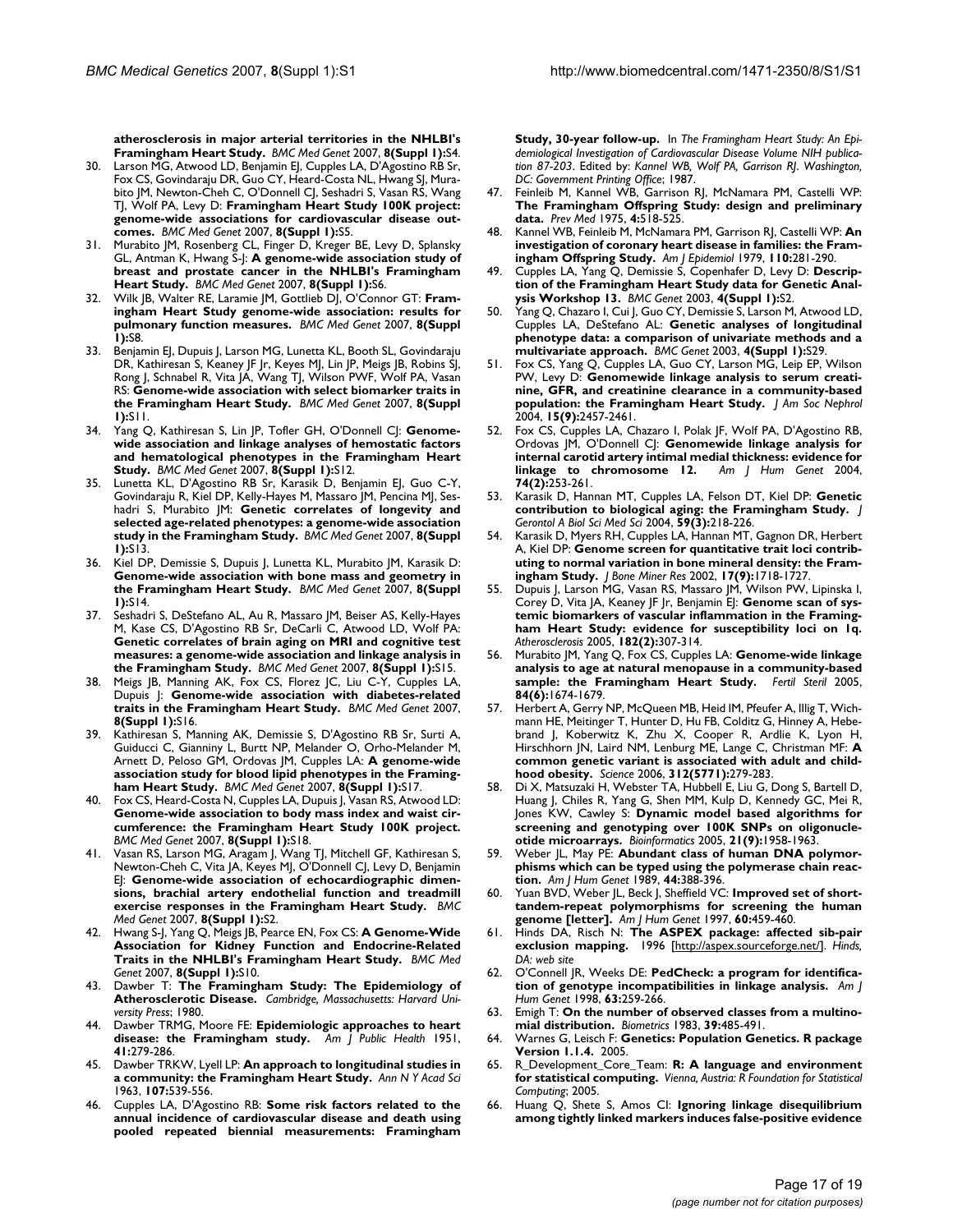**[of linkage for affected sib pair analysis.](http://www.ncbi.nlm.nih.gov/entrez/query.fcgi?cmd=Retrieve&db=PubMed&dopt=Abstract&list_uids=15492927)** *Am J Hum Genet* 2004, **75(6):**1106-1112.

- 67. Huang Q, Shete S, Swartz M, Amos CI: **[Examining the effect of](http://www.ncbi.nlm.nih.gov/entrez/query.fcgi?cmd=Retrieve&db=PubMed&dopt=Abstract&list_uids=16451698) [linkage disequilibrium on multipoint linkage analysis.](http://www.ncbi.nlm.nih.gov/entrez/query.fcgi?cmd=Retrieve&db=PubMed&dopt=Abstract&list_uids=16451698)** *BMC Genet* 2005, **6(Suppl 1):**S83.
- 68. Abecasis GR, Cherny SS, Cookson WO, Cardon LR: **[Merlin rapid](http://www.ncbi.nlm.nih.gov/entrez/query.fcgi?cmd=Retrieve&db=PubMed&dopt=Abstract&list_uids=11731797) [analysis of dense genetic maps using sparse gene flow trees.](http://www.ncbi.nlm.nih.gov/entrez/query.fcgi?cmd=Retrieve&db=PubMed&dopt=Abstract&list_uids=11731797)** *Nat Genet* 2002, **30:**97-101.
- 69. Almasy L, Blangero J: **[Multipoint quantitative-trait linkage anal](http://www.ncbi.nlm.nih.gov/entrez/query.fcgi?cmd=Retrieve&db=PubMed&dopt=Abstract&list_uids=9545414)[ysis in general pedigrees.](http://www.ncbi.nlm.nih.gov/entrez/query.fcgi?cmd=Retrieve&db=PubMed&dopt=Abstract&list_uids=9545414)** *Am J Hum Genet* 1998, **62(5):**1198-1211.

70. Rabinowitz D, Laird N: **[A unified approach to adjusting associa](http://www.ncbi.nlm.nih.gov/entrez/query.fcgi?cmd=Retrieve&db=PubMed&dopt=Abstract&list_uids=10782012)[tion tests for population admixture with arbitrary pedigree](http://www.ncbi.nlm.nih.gov/entrez/query.fcgi?cmd=Retrieve&db=PubMed&dopt=Abstract&list_uids=10782012) [structure and arbitrary missing marker information.](http://www.ncbi.nlm.nih.gov/entrez/query.fcgi?cmd=Retrieve&db=PubMed&dopt=Abstract&list_uids=10782012)** *Hum Hered* 2000, **50(4):**211-223.

- 71. Laird NM, Horvath S, Xu X: **[Implementing a unified approach to](http://www.ncbi.nlm.nih.gov/entrez/query.fcgi?cmd=Retrieve&db=PubMed&dopt=Abstract&list_uids=11055368) [family-based tests of association.](http://www.ncbi.nlm.nih.gov/entrez/query.fcgi?cmd=Retrieve&db=PubMed&dopt=Abstract&list_uids=11055368)** *Genet Epidemiol* 2000, **19(Suppl 1):**S36-42.
- 72. Ewens WJ, Spielman RS: **[What is the significance of a significant](http://www.ncbi.nlm.nih.gov/entrez/query.fcgi?cmd=Retrieve&db=PubMed&dopt=Abstract&list_uids=16391488) [TDT?](http://www.ncbi.nlm.nih.gov/entrez/query.fcgi?cmd=Retrieve&db=PubMed&dopt=Abstract&list_uids=16391488)** *Hum Hered* 2005, **60(4):**206-210.
- 73. Ewens WJ, Spielman RS: **[The transmission/disequilibrium test:](http://www.ncbi.nlm.nih.gov/entrez/query.fcgi?cmd=Retrieve&db=PubMed&dopt=Abstract&list_uids=7668272) [history, subdivision, and admixture.](http://www.ncbi.nlm.nih.gov/entrez/query.fcgi?cmd=Retrieve&db=PubMed&dopt=Abstract&list_uids=7668272)** *Am J Hum Genet* 1995, **57(1):**455-464.
- 74. Liang KY, Zeger SL: **Longitudinal Data Analysis using Generalized Linear Models.** *Biometrika* 1986, **73:**13-22.
- Carey VJ, ported to R by Thomas Lumley (versions 3.13 and 4.4) and Brian Ripley (version 4.13): **gee: Generalized Estimation Equation solver. R package Version 4.13-10.** 2002.
- 76. Wilk JB, Manning AK, Dupuis J, Cupples LA, Larson MG, Newton-Cheh C, Demissie S, DeStefano AL, Hwang SJ, Liu C, Yang Q, Lunetta KL: **No evidence of major population substructure in the Framingham Heart Study. Abstract 171 from the 14th Annual Meeting of the International Genetic Epidemiology Society.** *Genet Epidemiol* 2005, **29:**286.
- 77. Clayton DG, Walker NM, Smyth DJ, Pask R, Cooper JD, Maier LM, Smink LJ, Lam AC, Ovington NR, Stevens HE, Nutland S, Howson JM, Faham M, Moorhead M, Jones HB, Falkowski M, Hardenbol P, Willis TD, Todd JA: **[Population structure, differential bias and](http://www.ncbi.nlm.nih.gov/entrez/query.fcgi?cmd=Retrieve&db=PubMed&dopt=Abstract&list_uids=16228001) [genomic control in a large-scale, case-control association](http://www.ncbi.nlm.nih.gov/entrez/query.fcgi?cmd=Retrieve&db=PubMed&dopt=Abstract&list_uids=16228001) [study.](http://www.ncbi.nlm.nih.gov/entrez/query.fcgi?cmd=Retrieve&db=PubMed&dopt=Abstract&list_uids=16228001)** *Nat Genet* 2005, **37(11):**1243-1246.
- 78. Kathiresan S, Yang Q, Larson MG, Camargo AL, Tofler GH, Hirschhorn JN, Gabriel SB, O'Donnell CJ: **[Common genetic variation](http://www.ncbi.nlm.nih.gov/entrez/query.fcgi?cmd=Retrieve&db=PubMed&dopt=Abstract&list_uids=16614319) [in five thrombosis genes and relations to plasma hemostatic](http://www.ncbi.nlm.nih.gov/entrez/query.fcgi?cmd=Retrieve&db=PubMed&dopt=Abstract&list_uids=16614319) [protein level and cardiovascular disease risk.](http://www.ncbi.nlm.nih.gov/entrez/query.fcgi?cmd=Retrieve&db=PubMed&dopt=Abstract&list_uids=16614319)** *Arterioscler Thromb Vasc Biol* 2006, **26(6):**1405-1412.
- Rogaeva E, Meng Y, Lee JH, Gu Y, Kawarai T, Zou F, Katayama T, Baldwin CT, Cheng R, Hasegawa H, Chen F, Shibata N, Lunetta KL, Pardossi-Piquard R, Bohm C, Wakutani Y, Cupples LA, Cuenco KT, Green RC, Pinessi L, Rainero I, Sorbi S, Bruni A, Duara R, Friedland R, Inzelberg R, Hampe W, Bujo H, Song Y, Andersen O, Graff-Radford N, Petersen R, Dickson D, Der SD, Fraser PE, Schmitt-Ulms G, Younkin S, Mayeux R, Farrer LA, St George-Hyslop P: **[The sortilin](http://www.ncbi.nlm.nih.gov/entrez/query.fcgi?cmd=Retrieve&db=PubMed&dopt=Abstract&list_uids=17220890)[related receptor SORL1 is genetically associated with Alzhe](http://www.ncbi.nlm.nih.gov/entrez/query.fcgi?cmd=Retrieve&db=PubMed&dopt=Abstract&list_uids=17220890)[imer's Disease.](http://www.ncbi.nlm.nih.gov/entrez/query.fcgi?cmd=Retrieve&db=PubMed&dopt=Abstract&list_uids=17220890)** *Nat Genet* 2007, **39(2):**168-177.
- Diabetes Genetics Initiative of Broad Institute of Harvard and MIT LU, and Novartis Institutes of BioMedical Research, Saxena R, Voight BF, Lyssenko V, Burtt NP, de Bakker PI, Chen H, Roix JJ, Kathiresan S, Hirschhorn JN, Daly MJ, Hughes TE, Groop L, Altshuler D, Almgren P, Florez JC, Meyer J, Ardlie K, Bengtsson Bostrom K, Isomaa B, Lettre G, Lindblad U, Lyon HN, Melander O, Newton-Cheh C, Nilsson P, Orho-Melander M, Rastam L, Speliotes EK, Taskinen MR, Tuomi T, Guiducci C, Berglund A, Carlson J, Gianniny L, Hackett R, Hall L, Holmkvist J, Laurila E, Sjogren M, Sterner M, Surti A, Svensson M, Svensson M, Tewhey R, Blumenstiel B, Parkin M, Defelice M, Barry R, Brodeur W, Camarata J, Chia N, Fava M, Gibbons J, Handsaker B, Healy C, Nguyen K, Gates C, Sougnez C, Gage D, Nizzari M, Gabriel SB, Chirn GW, Ma Q, Parikh H, Richardson D, Ricke D, Purcell S: **[Genome-wide association analysis identifies loci for type 2](http://www.ncbi.nlm.nih.gov/entrez/query.fcgi?cmd=Retrieve&db=PubMed&dopt=Abstract&list_uids=17463246)** diabetes and triglyceride levels. Science 2007. [diabetes and triglyceride levels.](http://www.ncbi.nlm.nih.gov/entrez/query.fcgi?cmd=Retrieve&db=PubMed&dopt=Abstract&list_uids=17463246) **316(5829):**1331-1336.
- 81. Sladek R, Rocheleau G, Rung J, Dina C, Shen L, Serre D, Boutin P, Vincent D, Belisle A, Hadjadj S, Balkau B, Heude B, Charpentier G, Hudson TJ, Montpetit A, Pshezhetsky AV, Prentki M, Posner BI, Balding DJ, Meyre D, Polychronakos C, Froguel P: **[A genome-wide associ](http://www.ncbi.nlm.nih.gov/entrez/query.fcgi?cmd=Retrieve&db=PubMed&dopt=Abstract&list_uids=17293876)[ation study identifies novel risk loci for type 2 diabetes.](http://www.ncbi.nlm.nih.gov/entrez/query.fcgi?cmd=Retrieve&db=PubMed&dopt=Abstract&list_uids=17293876)** *Nature* 2007, **445(7130):**881-885.

82. Helgadottir A, Thorleifsson G, Manolescu A, Gretarsdottir S, Blondal T, Jonasdottir A, Jonasdottir A, Sigurdsson A, Baker A, Palsson / Masson G, Gudbjartsson D, Magnusson KP, Andersen K, Levey AI, Backman VM, Matthiasdottir S, Jonsdottir T, Palsson S, Einarsdottir H, Gunnarsdottir S, Gylfason A, Vaccarino V, Hooper WC, Reilly MP, Granger CB, Austin H, Rader DJ, Shah SH, Quyyumi AA, Gulcher JR, Thorgeirsson G, Thorsteinsdottir U, Kong A, Stefansson K: **[A Com](http://www.ncbi.nlm.nih.gov/entrez/query.fcgi?cmd=Retrieve&db=PubMed&dopt=Abstract&list_uids=17478679)[mon Variant on Chromosome 9p21 Affects the Risk of Myo](http://www.ncbi.nlm.nih.gov/entrez/query.fcgi?cmd=Retrieve&db=PubMed&dopt=Abstract&list_uids=17478679)[cardial Infarction.](http://www.ncbi.nlm.nih.gov/entrez/query.fcgi?cmd=Retrieve&db=PubMed&dopt=Abstract&list_uids=17478679)** *Science* 2007, **316(5830):**1491-1493.

83. McPherson R, Pertsemlidis A, Kavaslar N, Stewart A, Roberts R, Cox DR, Hinds DA, Pennacchio LA, Tybjaerg-Hansen A, Folsom AR, Boerwinkle E, Hobbs HH, Cohen JC: **[A Common Allele on Chromo](http://www.ncbi.nlm.nih.gov/entrez/query.fcgi?cmd=Retrieve&db=PubMed&dopt=Abstract&list_uids=17478681)[some 9 Associated with Coronary Heart Disease.](http://www.ncbi.nlm.nih.gov/entrez/query.fcgi?cmd=Retrieve&db=PubMed&dopt=Abstract&list_uids=17478681)** *Science* 2007, **316(5830):**1488-1491.

84. Steinthorsdottir V, Thorleifsson G, Reynisdottir I, Benediktsson R, Jonsdottir T, Walters GB, Styrkarsdottir U, Gretarsdottir S, Emilsson V, Ghosh S, Baker A, Snorradottir S, Bjarnason H, Ng MC, Hansen T, Bagger Y, Wilensky RL, Reilly MP, Adeyemo A, Chen Y, Zhou J, Gudnason V, Chen G, Huang H, Lashley K, Doumatey A, So WY, Ma RC, Andersen G, Borch-Johnsen K, Jorgensen T, van Vliet-Ostaptchouk JV, Hofker MH, Wijmenga C, Christiansen C, Rader DJ, Rotimi C, Gurney M, Chan JC, Pedersen O, Sigurdsson G, Gulcher JR, Thorsteinsdottir U, Kong A, Stefansson K: **A variant in CDKAL1 influences insulin response and risk of type 2 diabetes.** *Nat Genet* 2007, **9(6):**770-775.

85. Scott LJ, Mohlke KL, Bonnycastle LL, Willer CJ, Li Y, Duren WL, Erdos MR, Stringham HM, Chines PS, Jackson AU, Prokunina-Olsson L, Ding CJ, Swift AJ, Narisu N, Hu T, Pruim R, Xiao R, Li XY, Conneely KN, Riebow NL, Sprau AG, Tong M, White PP, Hetrick KN, Barnhart MW, Bark CW, Goldstein JL, Watkins L, Xiang F, Saramies J, Buchanan TA, Watanabe RM, Valle TT, Kinnunen L, Abecasis GR, Pugh EW, Doheny KF, Bergman RN, Tuomilehto J, Collins FS, Boehnke M: **A genome-wide association study of type 2 diabetes in Finns** detects multiple susceptibility variants. **5829(5829):**1341-1345.

86. Zeggini E, Weedon MN, Lindgren CM, Frayling TM, Elliott KS, Lango H, Timpson NJ, Perry JR, Rayner NW, Freathy RM, Barrett JC, Shields B, Morris AP, Ellard S, Groves CJ, Harries LW, Marchini JL, Owen KR, Knight B, Cardon LR, Walker M, Hitman GA, Morris AD, AS D, Wellcome Trust Case Control Consortium (WTCCC), Burton PR, Clayton DG, Craddock N, Deloukas P, Duncanson A, Kwiatkowski DP, Ouwehand WH, Samani NJ, Todd JA, Donnelly P, Davison D, Easton D, Evans D, Leung HT, Spencer CC, Tobin MD, Attwood AP, Boorman JP, Cant B, Everson U, Hussey JM, Jolley JD, Knight AS, Koch K, Meech E, Nutland S, Prowse CV, Stevens HE, Taylor NC, Walters GR, Walker NM, Watkins NA, Winzer T, Jones RW, McArdle WL, Ring SM, Strachan DP, Pembrey M, Breen G, St Clair D, Caesar S, Gordon-Smith K, Jones L, Fraser C, Green EK, Grozeva D, Hamshere ML, Holmans PA, Jones IR, Kirov G, Moskvina V, Nikolov I, O'donovan MC, Owen MJ, Collier DA, Elkin A, Farmer A, Williamson R, McGuffin P, Young AH, Ferrier IN, Ball SG, Balmforth AJ, Barrett JH, Bishop DT, Iles MM, Maqbool A, Yuldasheva N, Hall AS, Braund PS, Dixon RJ, Mangino M, Stevens S, Thompson JR, Bredin F, Tremelling M, Parkes M, Drummond H, Lees CW, Nimmo ER, Satsangi J, Fisher SA, Forbes A, Lewis CM, Onnie CM, Prescott NJ, Sanderson J Mathew CG, Barbour J, Mohiuddin MK, Todhunter CE, Mansfield JC, Ahmad T, Cummings FR, Jewell DP, Webster J, Brown MJ, Lathrop GM, Connell J, Dominiczak A, Braga Marcano CA, Burke B, Dobson R, Gungadoo J, Lee KL, Munroe PB, Newhouse SJ, Onipinla A, Wallace C, Xue M, Caulfield M, Farrall M, Barton A, Bruce IN, Donovan H, Eyre S, Gilbert PD, Hider SL, Hinks AM, John SL, Potter C, Silman AJ, Symmons DP, Thomson W, Worthington J, Dunger DB, Widmer B, Newport M, Sirugo G, Lyons E, Vannberg F, Hill AV, Bradbury LA, Farrar C, Pointon JJ, Wordsworth P, Brown MA, Franklyn JA, Heward JM, Simmonds MJ, Gough SC, Seal S, Stratton MR, Rahman N, Ban M, Goris A, Sawcer SJ, Compston A, Conway D, Jallow M, Rockett KA, Bumpstead SJ, Chaney A, Downes K, Ghori MJ, Gwilliam R, Hunt SE, Inouye M, Keniry A, King E, McGinnis R, Potter S, Ravindrarajah R, Whittaker P, Widden C, Withers D, Cardin NJ, Ferreira T, Pereira-Gale J, Hallgrimsdottir IB, Howie BN, Su Z, Teo YY, Vukcevic D, Bentley D, Compston A, Ouwehand NJ, Samani MR, Isaacs JD, Morgan AW, Wilson GD, Ardern-Jones A, Berg J, Brady A, Bradshaw N, Brewer C, Brice G, Bullman B, Campbell J, Castle B, Cetnarsryj R, Chapman C, Chu C, Coates N, Cole T, Davidson R, Donaldson A, Dorkins H, Douglas F, Eccles D, Eeles R, Elmslie F, Evans DG, Goff S, Goodman S, Goudie D, Gray J, Greenhalgh L, Gregory H, Hodgson